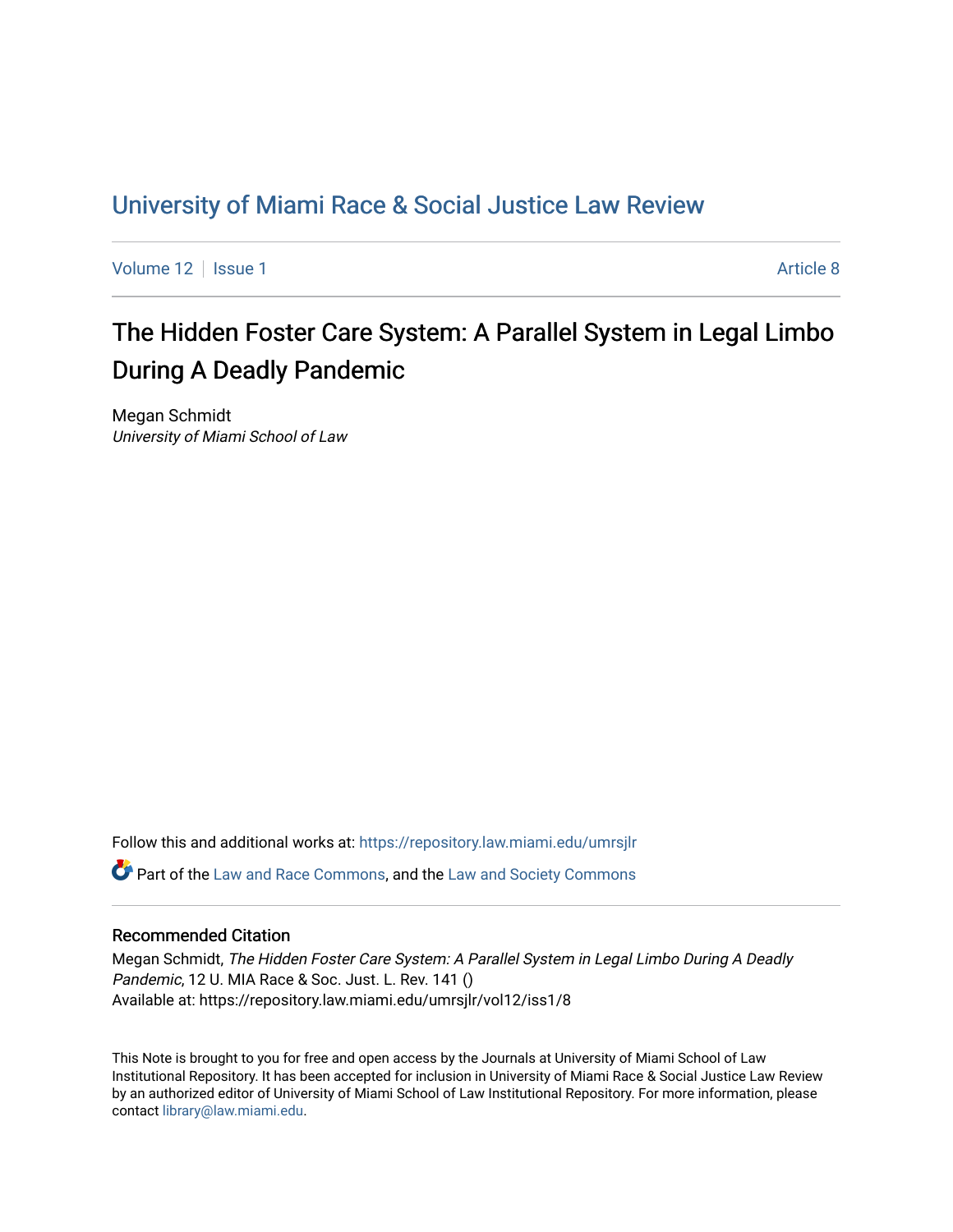## The Hidden Foster Care System:

# A Parallel System in Legal Limbo During A Deadly Pandemic

## Megan Schmidt\*

*In 2020, Josh Gupta-Kagan's article on the American Hidden Foster System challenged the welfare system to face its coercive practices that effectuate in a child being removed from the home without formal state intervention and court oversight.*<sup>1</sup> *Families find themselves struggling to stay together as child protection workers utilize threats and safety plans to force the removal of a child from the home and into the custody of a family member.*<sup>2</sup> *The children's, the parents', and the kinship caregivers' lives are forever impacted by the welfare state, yet they receive insufficient benefits or protections afforded to families, caregivers, and children placed in licensed foster care under the jurisdiction of the court.*<sup>3</sup> *This paper will explore what Gupta-Kagan coined the "American Hidden Foster system"*<sup>4</sup> *during the COVID era, as well as some solutions to the injustices these families face while in the system. Lastly, this paper hopes to offer an approach to balance the inevitable tension that surfaces when child welfare agencies push for "under the table" removals while impoverished families desperately try to stay together.*

<sup>\*</sup> J.D. Candidate 2021, University of Miami Law; Political Science B.A. 2019, University of Florida.

I would like to thank my faculty advisor, Professor Bernard Perlmutter, and my clinic supervisor, Robert Latham for introducing me to Children and Youth Law as well as empowering students like myself to question oppressive structures that impact American families. Thank you to Melissa Blanco, Michelle Blanco, and Lauren Maier for your support. Finally, I send my appreciation and love to my mother and grandmother, Ninfa and Flor, who always inspire me to seek justice.

<sup>1</sup> Josh Gupta-Kagan, *America's Hidden Foster Care System*, 72 Stan. L. Rev. 841(2020).

<sup>2</sup> *Id.* 3

*Id.* 4

*Id.* at 844.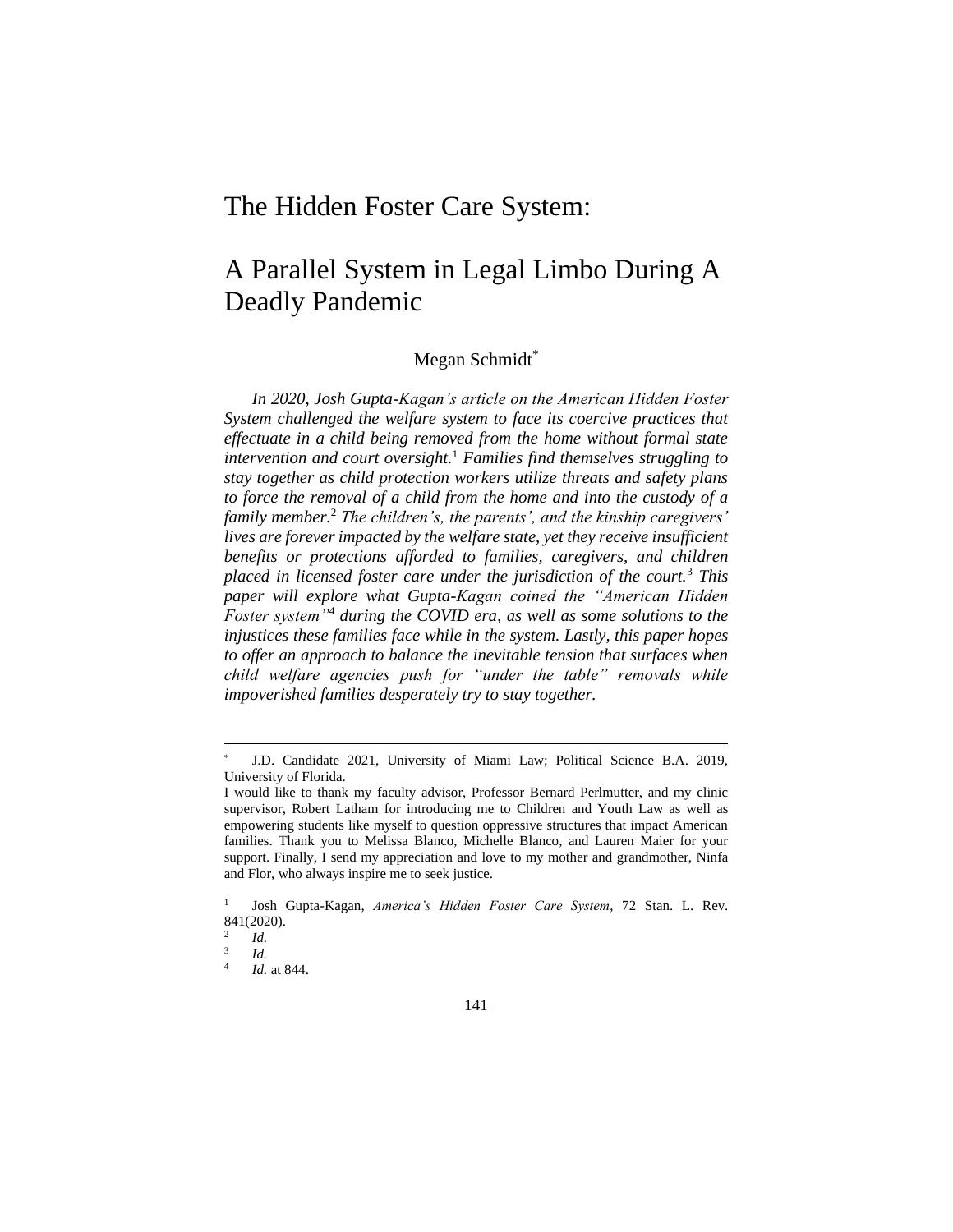## TABLE OF CONTENTS

| П. |                                                             |  |
|----|-------------------------------------------------------------|--|
|    | a. Substantive and Procedural Due Process: A Brief Familial |  |
|    |                                                             |  |
|    |                                                             |  |
|    |                                                             |  |
|    | IV. LACK OF FINANCIAL AND SERVICE SUPPORT FOR KIN           |  |
|    |                                                             |  |
|    |                                                             |  |
|    |                                                             |  |
|    |                                                             |  |
|    |                                                             |  |
|    | a. Increasing Community Care and Kinship Support 157        |  |
|    |                                                             |  |
|    | c. Reducing Barriers in Licensing of Foster Parents 160     |  |
|    |                                                             |  |
|    |                                                             |  |
|    |                                                             |  |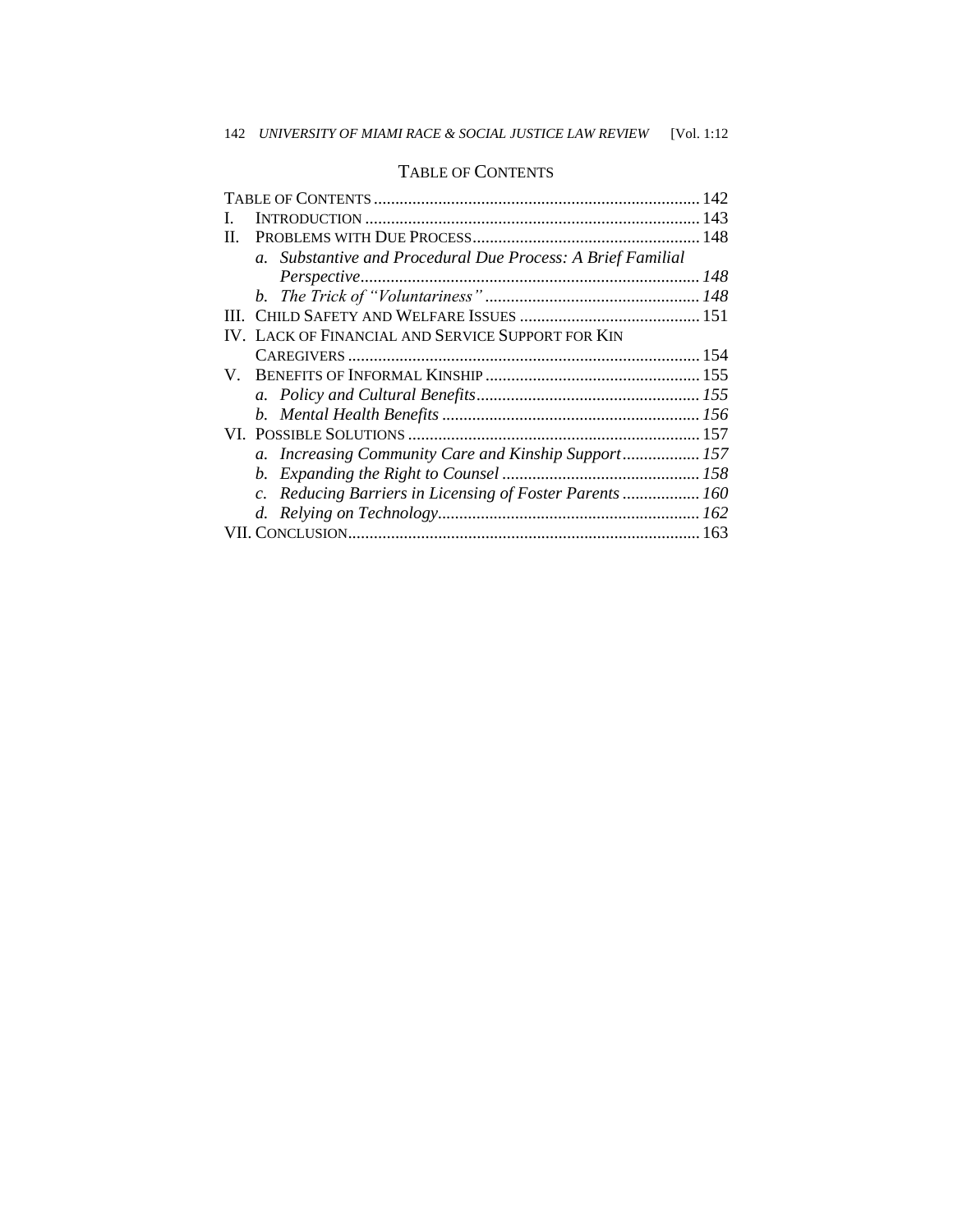#### I. INTRODUCTION

The foster care system is a large institution involved in the business of child welfare that varies greatly from state to state.<sup>5</sup> This national system is "a complex bureaucratic apparatus of private and public agencies that monitors parents or caregivers for actual, perceived, and prospective abuse, abandonment, and neglect."<sup>6</sup> Every year, state agencies separate more than 250,000 children from their parents and place them in formal foster care.<sup>7</sup> In the formal foster care system, the children are in the state's legal custody under the oversight of a family court judge.<sup>8</sup> To remove children from their family, the child welfare system must balance the parents' fundamental right to family integrity with the state's *parens patriae* power to protect children from abuse and neglect.<sup>9</sup> This balancing act is subjected to a complex body of federal and state laws that require court hearings, which examine child safety and parental fitness.<sup>10</sup> What remains clear is that the formal foster care system is a poor substitute caregiver for these abused and neglected children when they are removed from their families.<sup>11</sup>

Even more so, the placement of children in foster care triggers a variety of state costs from payments to foster parents for taking care of the children to services for the children and their parents to assist in reunification.<sup>12</sup> According to Gupta-Kagan, "the partial accounting of such costs – including payments to foster parents and some services for children in addition to agency administrative costs, but excluding reunification services for parents – reveals an average annual cost of more than \$25,000 per child in foster care."<sup>13</sup> The federal government, in part, reimburses state agencies through Title-IV, which results in the federal government having substantial influence over state child welfare policy decisions.<sup>14</sup>

<sup>5</sup> *See generally*, Ashley Riegle, Ashan Singh, & Allie Yang, *For Foster Kids, COVID-19 Poses A Second Obstacle To Stability And Success*, ABC NEWS (Nov. 23, 2020, 9:24 PM); *see also* David Dodge, *Foster Care Was Always Tough. Covid-19 Made It Tougher*, NEW YORK TIMES (Jan. 8, 2021).

<sup>6</sup> Kele Stewart & Robert Latham, *COVID-19 Reflections on Resilience and Reform in the Child Welfare System*, 48 Fordham Urb. L.J. 95, 99 (2021) at 99.

<sup>7</sup> Gupta-Kagan, *supra* note 1, at 847.

<sup>8</sup> *Id.*  $\overline{9}$ 

*Id.* at 843.

 $\frac{10}{11}$  *Id.* 

<sup>11</sup> *See* Stewart & Latham, *supra* note 6, at 99-101. (This part of the article points to the traumatic and lasting impacts of foster care involvement on children. It expresses that the state fails to provide stable placement and nurturing support systems that will last into adulthood for these children.)<br> $\frac{12}{12}$  Gunta-Kagan *sunra* note

<sup>12</sup> Gupta-Kagan, *supra* note 1, at 884.

 $\frac{13}{14}$  *Id.* <sup>14</sup> *Id.*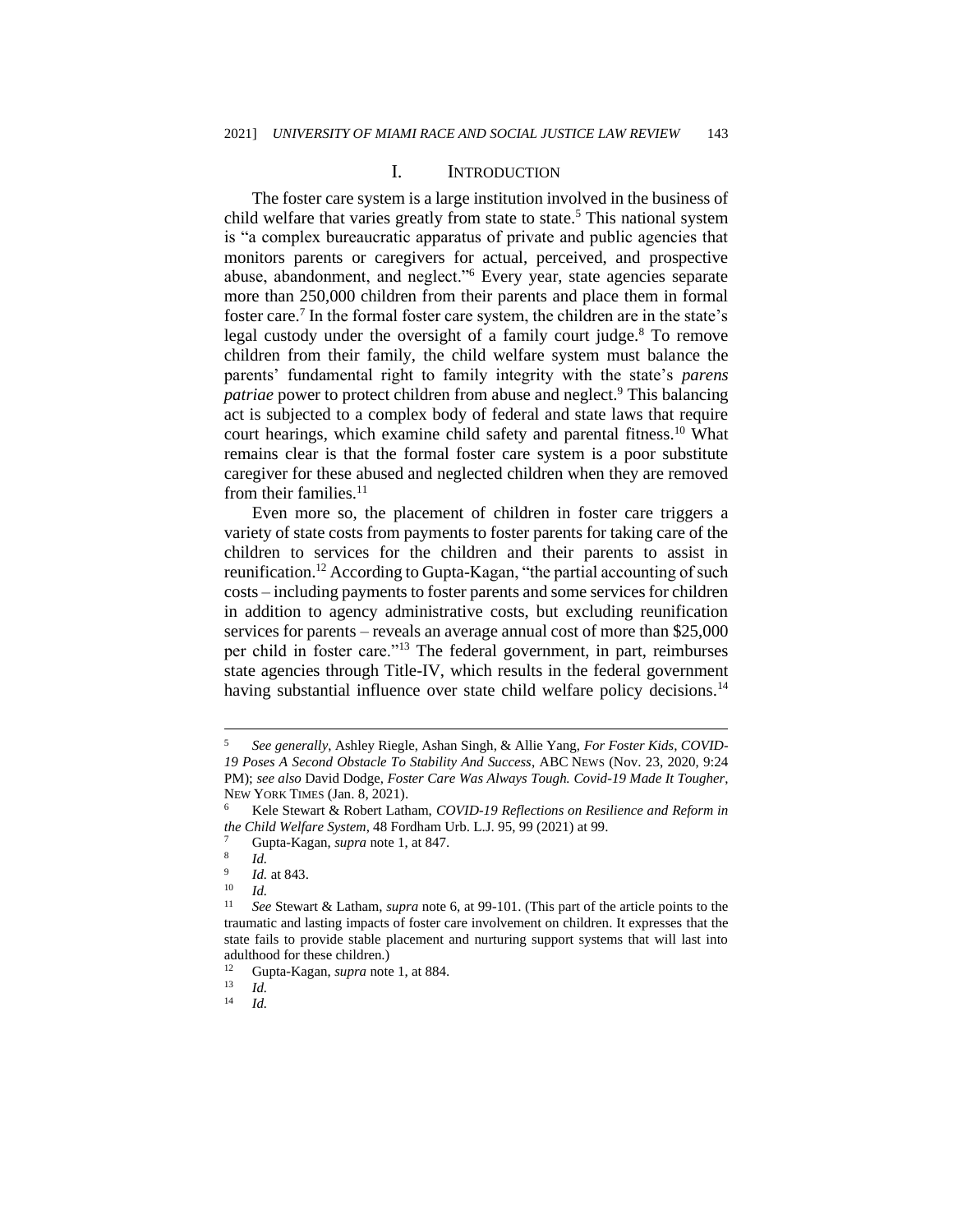Current legislative trends support the prevention of children placed in the formal foster care system as implemented through The Family First Act in 2018, which "explicitly envisions avoiding foster care through kinship placements" and funds "services 'directly related to the safety, permanence, or well-being of the child or to preventing the child from entering foster care."<sup>15</sup>

As COVID-19 catalyzed a global health crisis and national recession, the foster care system was not immune to the devastating impact of the pandemic.<sup>16</sup> With over 430,000 children in foster care as of 2018, experts rightly fear that a system already overwhelmed with children is facing challenges it may not be equipped to handle.<sup>17</sup> According to the CEO of First Star, a national nonprofit that supports children in foster care, the pandemic led to caregivers closing their doors to foster placement, not because of the child's behaviors, but because the caregivers are now concerned about COVID-19.<sup>18</sup> As more and more children enter into the foster care system, fewer families are willing to take in foster children for fear of spreading the virus.<sup>19</sup> Even more so, some foster families find themselves incapable of accepting children because they are financially or physically unable.<sup>20</sup>

State child welfare agencies worry about the rise of abuse and neglect cases exacerbated by families being confined at home, but agencies are finding it difficult to investigate with current safety regulations. <sup>21</sup> Notably, COVID-19 has disproportionately affected Black and Brown families at alarming rates.<sup>22</sup> The pandemic's racial and economic disparities, coupled with the fact that these vulnerable classes of children are already overrepresented within the foster care system, exemplifies the perpetual crisis that these children and families are facing. Black and Brown families in the foster care system are left in a legal limbo as court proceedings remain halted and agency services discontinued or moved remotely.<sup>23</sup> Yet, children continue to be removed from their families.<sup>24</sup> A global pandemic

Adams, *supra* note 21.

<sup>15</sup> *Id.*at 894 (citing to Family Services Act § 50711(a)(2), 132 Stat. at 232-33 (codified as amended at 42 U.S.C. § 671(e)(1))).

<sup>16</sup> *See* Riegle, Singh, & Yang, *supra* note 5.

<sup>17</sup> Roxanna Asgarian, *Revealing the Hidden Side of Foster Care*, CENTER FOR HEALTH JOURNALISM (July 23, 2020), *see also*, Riegle, Singh, & Yang, *supra* note 5.

<sup>18</sup> Riegle, Singh, & Yang, *supra* note 5.

 $\frac{19}{20}$  *Id.* 

 $\frac{20}{21}$  *Id.* 

<sup>21</sup> Char Adams, *Foster Care Crisis: More Kids Are Entering, But Fewer Families Are Willing To Taken Them In*, NBC (Dec. 30, 2020 6:00 AM).

<sup>22</sup> *See* Riegle, Singh, & Yang, *supra* note 5; *see also* Adams, *supra* note 21.

<sup>23</sup> Angie Schwartz & Cathy Krebs, *The Risk of Hidden Foster Care During COVID-19*, AMERICAN BAR ASSOCIATION (June 1, 2020).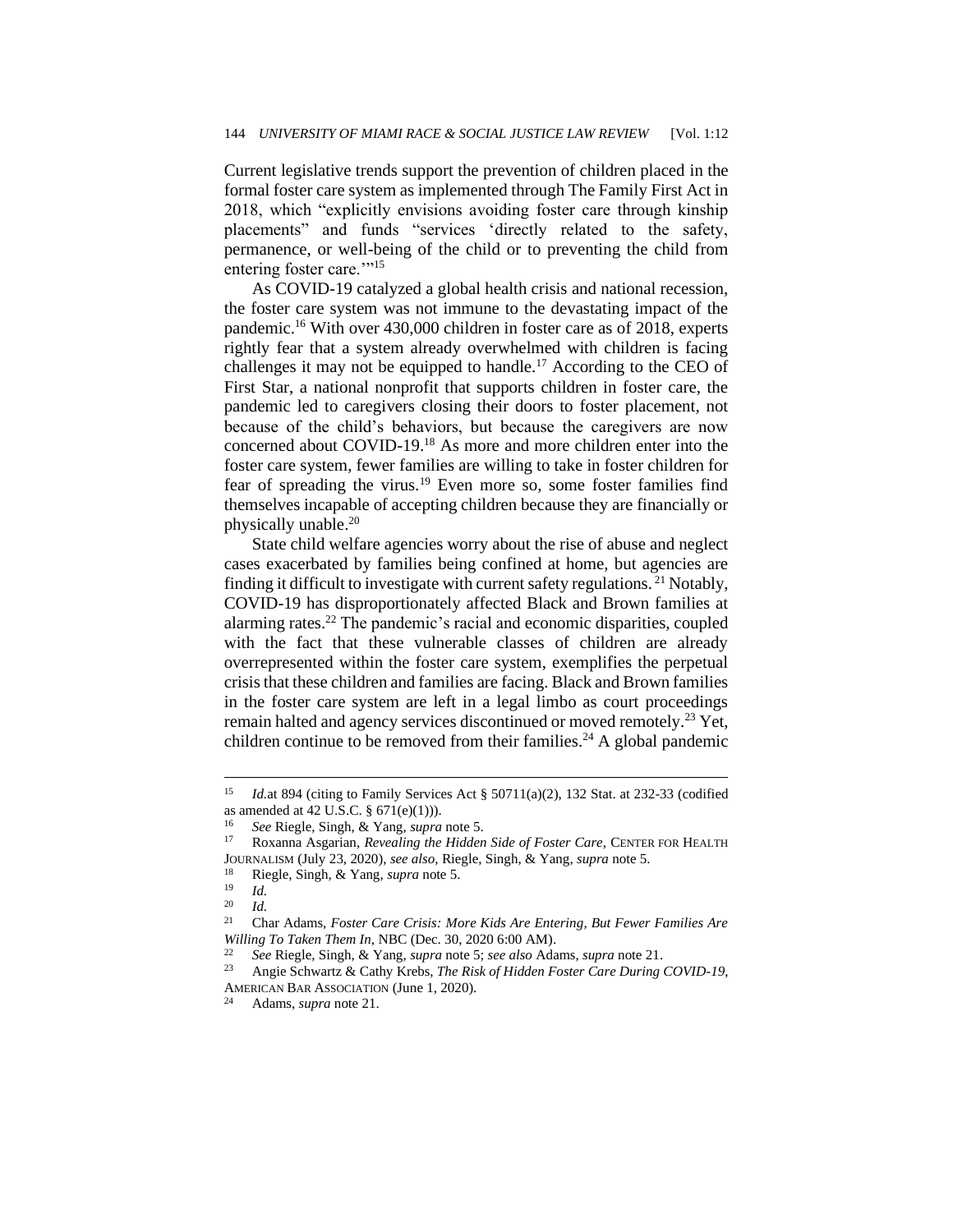does not relieve the federal or state government from the moral and legal obligations to protect abused, abandoned, or neglected children who require state intervention and services after removal from the homes of parents or guardians.<sup>25</sup>

But, there is a practice that promotes circumvention of the foster care system and its legal duties while displacing children in a pandemic with little court or agency supervision.<sup>26</sup> With legislation and statutes that promote cost-cutting and foster-care prevention, a parallel system is gaining attention from child welfare experts who fear the rise of what Professor Josh Gupta-Kagan calls, "America's Hidden Foster Care System," during the COVID era.<sup>27</sup> The system mirrors the traditional foster care system in both size and scope.<sup>28</sup> This Note reviews Gupta-Kagan's article and considers the grave impacts of coercive removals on impoverished families. Like in the formal foster care system, these removals occur roughly hundreds of thousands of times every year.<sup>29</sup> The impact of fracturing families remains the same.<sup>30</sup> However, this system utilizes coercion used by agencies in their imposition of safety-plans towards parents to remove children from their homes.<sup>31</sup> The lack of data has legal advocates concerned that budget tightening due to the pandemic's economic effects will increase the scope of these removals.<sup>32</sup> Legal advocates worry that this hidden foster care system continues to grow without any sense of how the children are affected or how much support these families are excluded from receiving due to the fact that the system operates without court oversight of case plans.<sup>33</sup>

These cases fall under many different names, such as "kinship diversion" or "informal kinship", but they all start with the same premise: the child-welfare agency receives a report that a child was abused or neglected, and the agency dispatches a child protective worker to investigate the situation. $34$  The child protection worker, who is often over-

 $\frac{30}{31}$  *Id.* 

<sup>25</sup> *See generally* Stewart & Latham, *supra* note 6.

<sup>26</sup> *See generally* Gupta-Kagan, *supra* note 2.

<sup>27</sup> *Id.*

<sup>28</sup> Roxanna Asgarian, *Hidden Foster Care: All of The Responsibility, None of the Resources*, THE APPEAL (Dec. 21, 2020), https://theappeal.org/hidden-foster-care/; *see also*  Gupta-Kagan, *supra* note 1, at 856.

<sup>29</sup> Josh Gupta-Kagan, *How the Biden Administration Can Address Hidden Foster Care*, THE IMPRINT (Dec. 21, 2020, 11:45 AM), https://imprintnews.org/child-welfare-2/howbiden-administration-address-hidden-foster-care/50487.

 $rac{31}{32}$  *Id.* 

Asgarian, *supra* note 28.

<sup>33</sup> ANNIE E. CASEY FOUNDATION, *The Kinship Diversion Debate: Policy and Practice Implications for Children, Families, and Child Welfare Agencies* (Jan. 1. 2013), https://www.aecf.org/resources/the-kinship-diversion-debate/.

<sup>34</sup> Gupta-Kagan, *supra* note 1, at 843.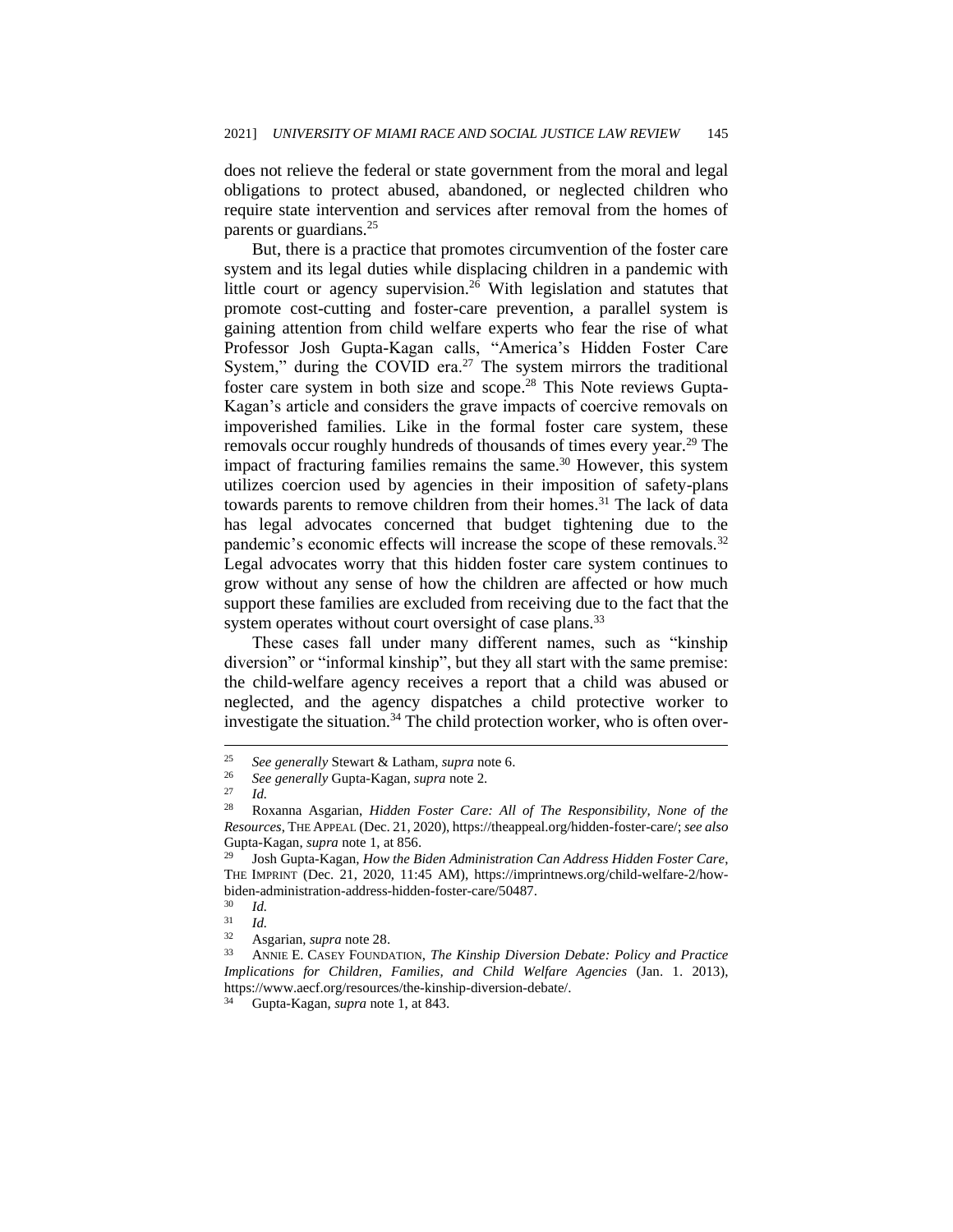worked and underpaid, then makes the decision to file a petition against the parents for abuse or neglect. Thus, the child protection worker begins the legal process to remove the child.<sup>35</sup> However, it is at the point of the petition where the formal foster care system and the hidden foster care system diverge. Some children begin a process that has legal oversight, agency accountability, financial funding, and due process through the court system.<sup>36</sup> Meanwhile, others are subjected to safety plans or threats of legal action that effectuate a change in physical custody from their parents to kinship caregivers. These removals occur without any guarantee of reunification.<sup>37</sup> The parents' and the child's legal rights are circumvented because parents fear never being reunified or losing parental rights over their children if they do not comply with the agency's request.<sup>38</sup> While the child's physical custody changes, the child's legal custody status is left in limbo.<sup>39</sup>

The child's legal custody is left in limbo for multiple factors that prioritize keeping the family together and the state out of the family. Gupta-Kagan emphasizes that "kinship arrangements sometimes reflect parents' true wishes and the best option for children . . . ," like Laura and her husband, fictive kin, who took in a young baby from a close friend who suffered from substance abuse problems and could not provide a stable home for her child.<sup>40</sup> Like the formal foster care system, the hidden foster care system relies greatly on informal kinships and kinship diversions.<sup>41</sup> Informal kinship occurs when a parent transfers physical custody of their child to the care of a family member, typically without court involvement.<sup>42</sup> The legal custody of the child remains with the

rights/articles/2020/addressing-hidden-foster-care-the-human-impact-and-ideas-forsolutions/.

 $\frac{39}{40}$  *Id.* 

 $\frac{35}{36}$  *Id.* at 874.

 $rac{36}{37}$  *Id.* 

<sup>37</sup> Angie Schwartz & Cathy Krebs, *Addressing Hidden Foster Care: The Human Impact and Ideas for Solutions*, AMERICAN BAR ASSOCIATION (Mar. 31, 2020), https://www.americanbar.org/groups/litigation/committees/childrens-

 $rac{38}{39}$  *Id.* 

<sup>40</sup> Asgarian, *supra* note 28 (This article tells the story of Laura and her husband who were asked to take in 1-year-old Sophie from her mother's care. The biological mother needed help providing a stable home for the baby. The mother was continuously in and out of rehabilitative services without success. Laura and her husband spent thousands of dollars in legal fees trying to stabilize Sophies placement. This story demonstrates the desperate need for the child's legal stability as well as kinship caregivers need for support).

<sup>41</sup> *Kinship Diversion: A Parallel System of Foster Care*, CHILD WELFARE MONITOR (March 9, 2020), https://childwelfaremonitor.org/2020/03/09/kinship-diversion-a-parallelsystem-of-foster-care/.

<sup>42</sup> Asgarian, *supra* note 28.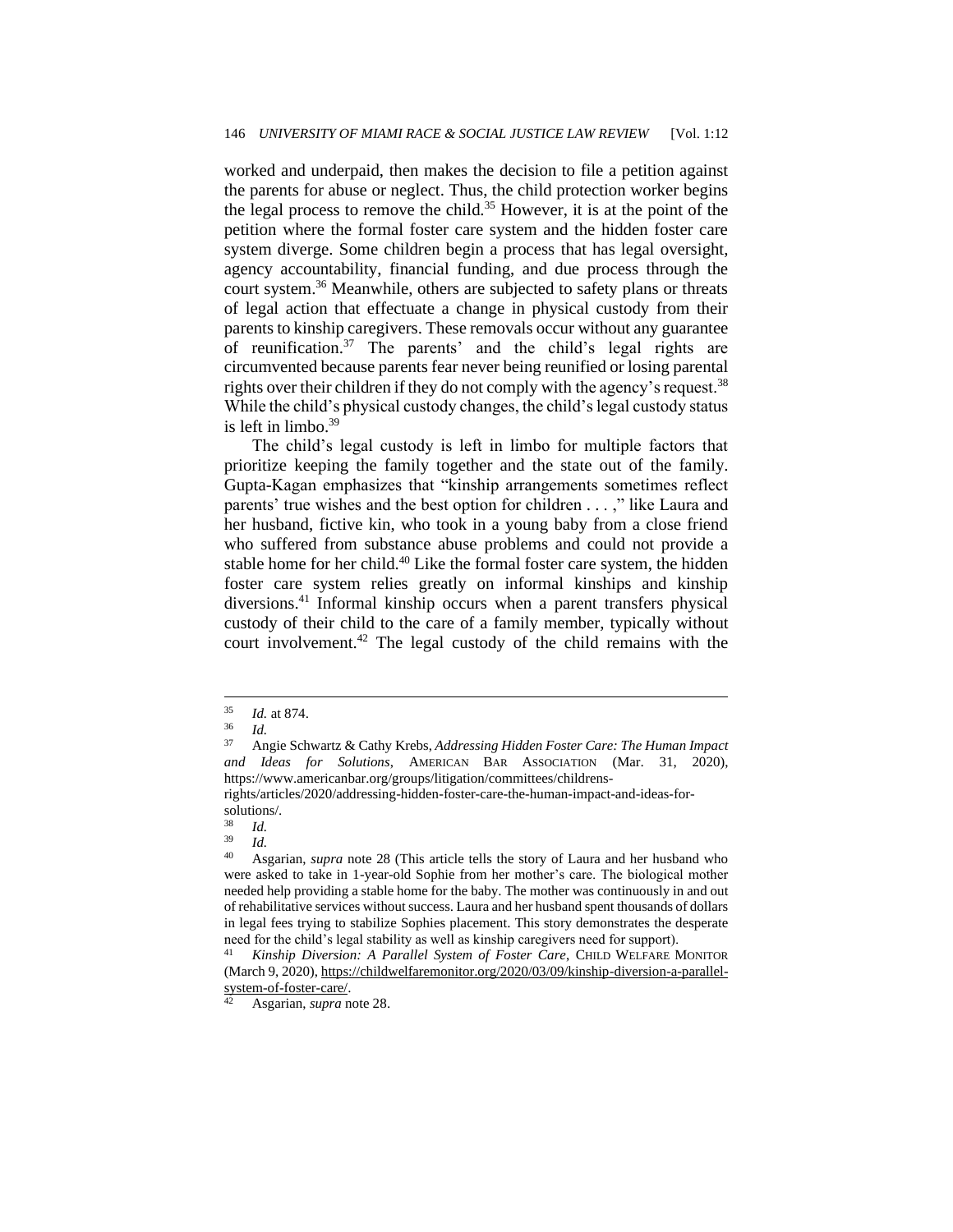parents.<sup>43</sup> Thus, informal kinship caregivers face challenges when making decisions for the child.<sup>44</sup> The idea is that the children are better off being cared for by people who are familial and culturally familiar.<sup>45</sup> Much research exists to support the benefits of kinship placement for children, and these children's families are forced to weigh those benefits against the difficult realities of poverty, racism, and the global pandemic.<sup>46</sup> The majority of kinship families live in poverty and desperately need supportive services.<sup>47</sup> However, informal kinships do not typically receive the same amount of funding or services as formal kinship foster care.<sup>48</sup>

Gupta-Kagan's article took the child welfare system by storm and exposed the desperate circumstances that parents face in the hidden foster care system. This Note will expand on the due process issues that occur when coercive methods are used to force "voluntary" transfers of physical custody. It will expose the child safety and welfare concerns that plague America's hidden foster care. To continue, the Note will further explain the barriers kinship care givers face and the practices that prioritize formal kinship arrangements. The Note analyzes the known problems of the hidden foster care with the nuances of a COVID-19 America. However, this Note recognizes and accepts that the hidden foster care system can have benefits. It does not call for the abolition of the system. Specifically, the Note will touch on the benefits of informal kinship care such as its policy benefits and child welfare benefits. It recognizes that informal kinship provides opportunities for Black, Immigrant, Indigenous, and impoverished families to stay together without the crippling weight of state oversight. Rather, the Note seeks to reduce licensing barriers that ultimately will help some of the "hidden" placements become formal, expand the right to counsel for both parents and children, promote community-care programs, and utilize technology to increase accessibility and services. The Note heavily relies on Gupta-Kagan's extensive research on the system and in part reviews it, while the Note expands his thoughts to meet a COVID-19 America.

<sup>43</sup> Gupta-Kagan, *supra* note 1, at 845.

<sup>44</sup> ANNIE E. CASEY FOUNDATION, *supra* note 33, at 12.<br><sup>45</sup> Dorthy E. Roberts, *Kinship Care and the Price of St.* 

<sup>45</sup> Dorthy E. Roberts, *Kinship Care and the Price of State Support for Children*, 76 CHI.- KENT L. REV. 1619 (2001).

<sup>46</sup> Asgarian, *supra* note 28; *see also* Schwartz & Krebs, *supra* note 23.

<sup>47</sup> Asgarian, *supra* note 28.

 $Id$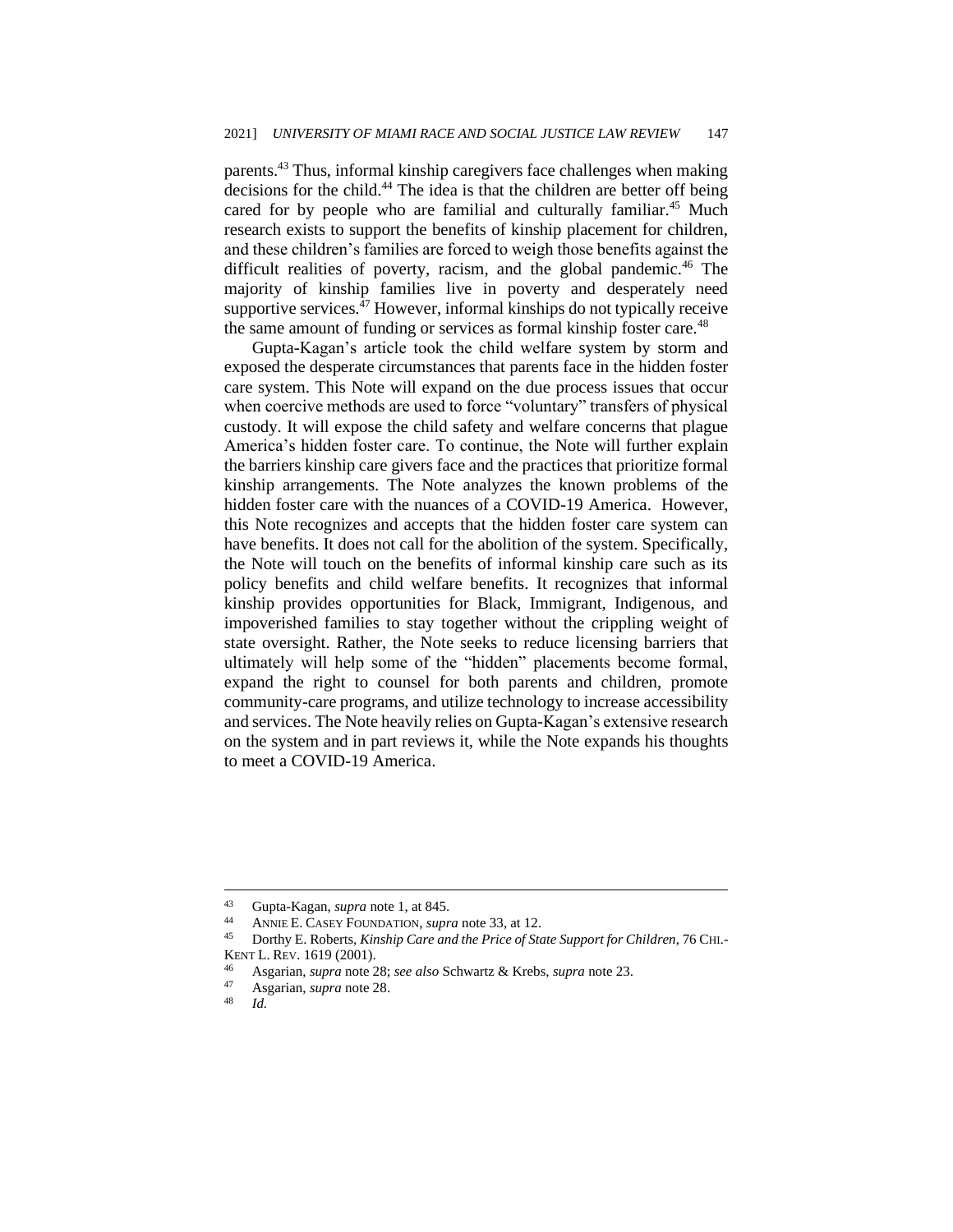#### II. PROBLEMS WITH DUE PROCESS

## *a. Substantive and Procedural Due Process: A Brief Familial Perspective*

The Constitution affords protection to the parental right to family integrity through the 14<sup>th</sup> Amendment.<sup>49</sup> Federal state actors are prohibited from obstructing citizens' rights to life, liberty, and the pursuit of happiness without due process.<sup>50</sup> From the general principle of liberty within the Due Process Clause of the Fourteenth Amendment, the Supreme Court secured parents' superior right to "establish a home and bring up children."<sup>51</sup> According to Professor Josh Gupta-Kagan, "any state action that interferes with parental authority over children . . . raises substantive and procedural due process concerns."<sup>52</sup> The Supreme Court precedent supports the notion that parents have a fundamental right to the control, care, and custody of their children.<sup>53</sup> Similarly, children also have the fundamental right to live in their parents' custody.<sup>54</sup> Because of Due Process, it is required that a hearing occurs prior to the deprivation of a parent's fundamental interest in the care and custody of their child.<sup>55</sup> Here, the hidden foster care presents both substantive and procedural due process problems. The hidden foster care system dodges court hearings that would otherwise be constitutionally required.<sup>56</sup> There is an avoidance of court oversight that threatens the due process rights of both parents and children.<sup>57</sup>

#### *b. The Trick of "Voluntariness"*

As previously mentioned, the hidden foster care system and the formal foster care system diverge when the child protective worker makes the determination that a child must be removed from the home but fails to file a petition against the parents.<sup>58</sup> It is at this moment that the parents' and the child's due process rights are jeopardized by a state actor.<sup>59</sup> Then, the

<sup>49</sup> Wendy Jennings, *Separating Families Without Due Process: Hidden Child Removals Closer to Home*, 22 CUNY L. REV. 1 (2019).

 $\frac{50}{51}$  *Id.* 

<sup>51</sup> Sacha M. Coupet, *"Ain't I A Parent?": The Exclusion of Kinship Caregivers from the Debate over Expansions of Parenthood*, 34 N.Y.U. REV. L. & SOC. CHANGE 595 (2010).

<sup>52</sup> Gupta-Kagan, *supra* note 1, at 860.

 $\begin{array}{cc} 53 & Id. \\ 54 & Id. \end{array}$ 

 $\frac{54}{55}$  *Id.* 

 $^{55}$  Jennings, *supra* note 49, at 31.

<sup>56</sup> *See id.*

<sup>57</sup> *See id.*

<sup>58</sup> Gupta-Kagan, *supra* note 1, at 844.

<sup>59</sup> *Id.*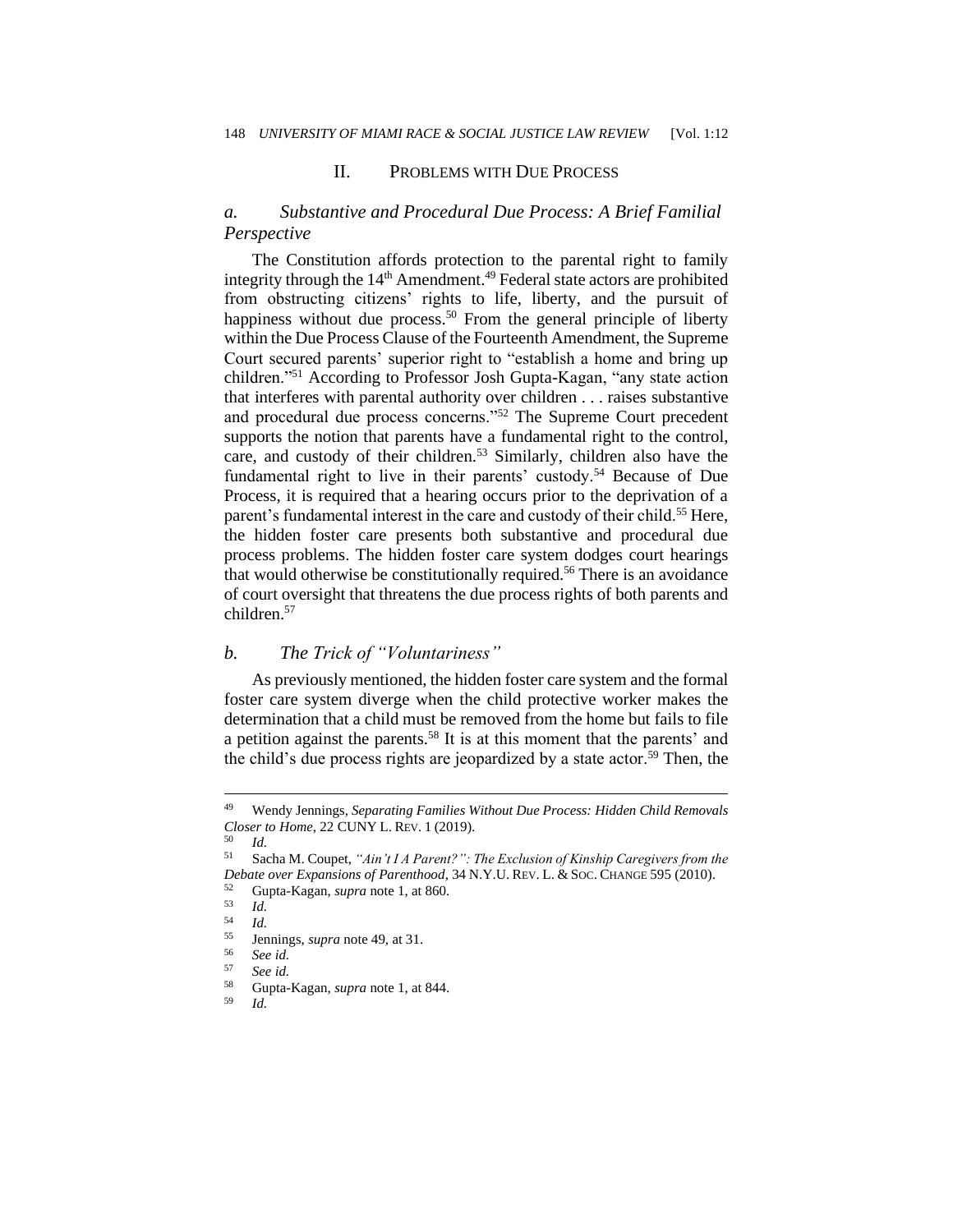child protective worker threatens the parents with legal action unless the child is removed from the home. $60$  In an alternative scenario, the child protective worker offers the parent the opportunity to "voluntarily" sign a safety plan that effectuates a change in the child's placement to a kinship caregiver.<sup>61</sup> Here, the parents are faced with a decision: sign the safety plan and face the removal of their child, or avail themselves and their children to the hands of the state. $62$  This evasion of due process happens almost as frequently as formal removals.<sup>63</sup> Evidence shows that for every ten children entered into foster care, seven children are diverted to kinship care.<sup>64</sup>

Diversion advocates acknowledge a great imbalance of power with system involvement and its negative impact on families.<sup>65</sup> Many critics of kinship diversion find the characterization of the diversion as a "choice" to be grossly misleading.<sup>66</sup> Others fear that so long as the parents are dealing with a state agency that has the power to remove their child, there is no real choice.<sup>67</sup> According to a report provided by the Annie E. Casey Foundation, "birth parent advocates also argue that once the government intervenes in the lives of families, a child's parents lose any meaningful choice regarding the child's placement."<sup>68</sup> It suggests that there is always a level of coercion when the state is involved.<sup>69</sup>

"The social work goals of safety planning include 'increas[ing] family engagement."<sup>70</sup> This goal expresses that safety plans are supposed to improve families and their unification.<sup>71</sup> Yet, Gupta-Kagan's article suggests that safety plans are a vessel for the child welfare agencies' coercion into child removals without due process and fail to meet the social work goals of safety planning.<sup>72</sup> Generally, these safety plans are created without the provision of counsel for the parents.<sup>73</sup> In this process, the parents typically do not discuss with a lawyer the validity of child protective services' threats or the ability to succeed in a court hearing.<sup>74</sup>

- <sup>64</sup> Schwartz & Krebs, *supra* note 37.
- <sup>65</sup> ANNIE E. CASEY FOUNDATION, *supra* note 33, at 4.

 $\begin{bmatrix} 60 & Id. \\ 61 & \mathbf{C} \end{bmatrix}$ 

<sup>&</sup>lt;sup>61</sup> Schwartz & Krebs, *supra* note 37.

 $\frac{62}{63}$  *Id.* 

<sup>63</sup> Asgarian, *supra* note 28.

 $\frac{66}{67}$  *Id.* at 9.

 $\frac{67}{68}$  *Id.* 

 $\begin{array}{cc} 68 & Id. \\ 69 & Id. \end{array}$ 

 $\frac{69}{70}$  *Id.* 

 $^{70}$  Gupta-Kagan, *supra* note 1.<br><sup>71</sup> *L*d at 849

 $\frac{71}{72}$  *Id.* at 849.

 $rac{72}{73}$  *Id.* 

 $\frac{73}{74}$  *Id.* at 852.

<sup>74</sup> *Id.*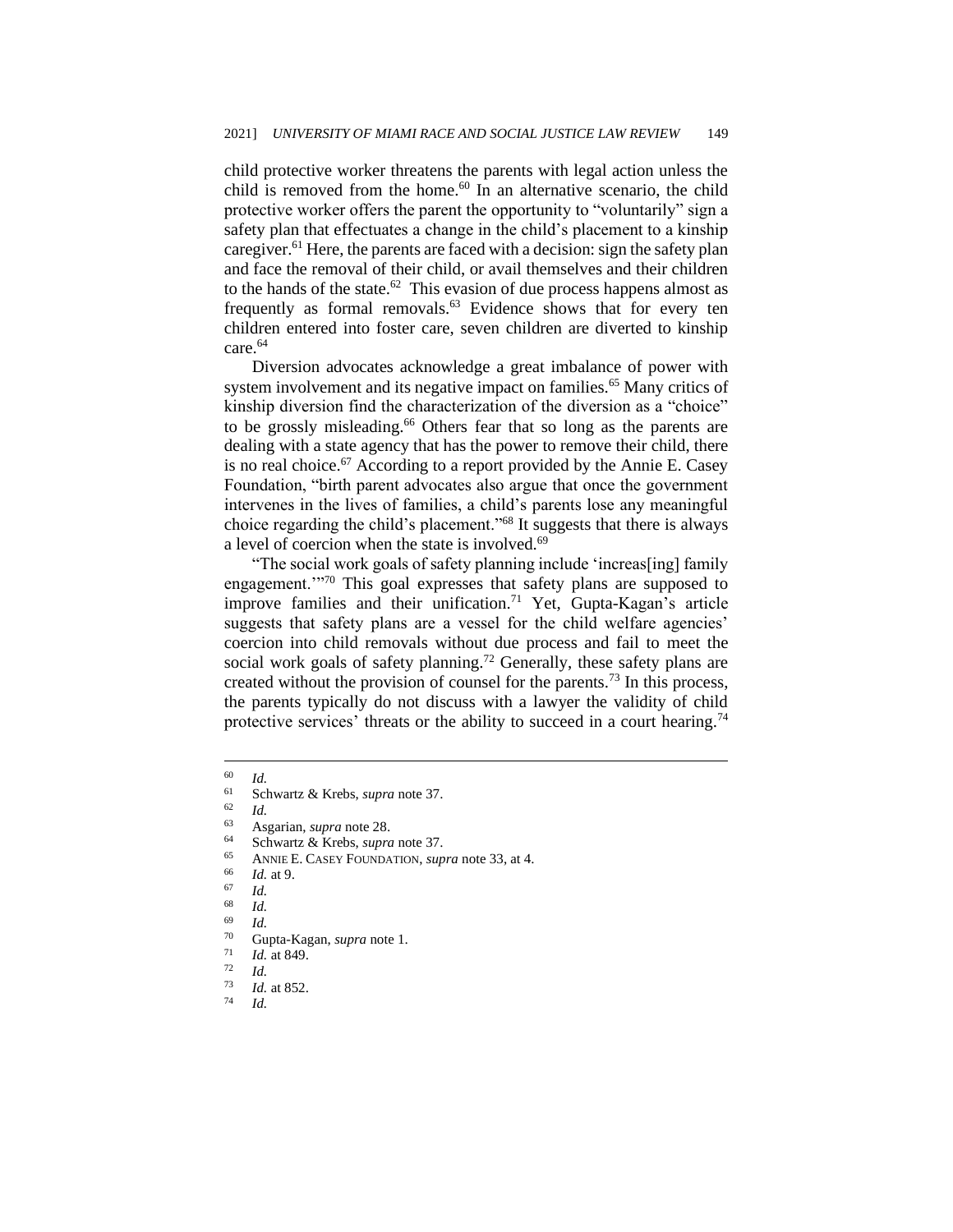While making the safety plan, parents lack the legal help to negotiate the terms of the safety plan, such as visitation terms, duration, decision authority and so forth.<sup>75</sup> These safety plans are supposed to be voluntary; however, with the uneven bargaining power of the state, the voluntariness of the safety plans are suspect.

The courts tried to acknowledge the issue of coercion and due process within the hidden foster care system, more specifically regarding coercive safety plans. All federal courts agree that legally unjustifiable threats inducing a change in a child's physical custody are a violation of the parent's due process rights.<sup>76</sup> The courts diverge when determining whether the practice is coercive when the threats are legally justifiable. Two notable cases rule against the idea that the practice is coercive: *Dupuy v. Samuels* and *Smith v. Williams-Ash*. 77

In *Dupuy v. Samuels*, a class action suit by parents claimed that Illinois' child-welfare agency's practices of removing children from homes through safety plans infringed on the parental rights as protected by the due process clause of the  $14<sup>th</sup>$  Amendment.<sup>78</sup> The trial court findings included multiple details that casted doubt on whether these safety plans were actually voluntary.<sup>79</sup> The CPS agency, both in writing and verbally, threatened parents with the removal of their children if they failed to agree.<sup>80</sup> The safety plan durations were unknown and there was little procedure to contest these plans through the agency.<sup>81</sup> None the less, the court held that hidden foster care is the result of voluntary choices by parents to temporarily relinquish physical custody of their child.<sup>82</sup> In *Dupuy*, the court employed the logic that the agencies are not coercive but rather giving the parents possible options.<sup>83</sup> Seventh Circuit rejected the class action plaintiffs' challenge to the frequent method of threatening to remove children if the parents did not agree to change a child's physical custody to a kinship caregiver through a safety plan.<sup>84</sup>

Similarly*,* the court in *Smith v. William-Ash* ruled that a safety plan shifting physical custody of children to family friends was voluntary.<sup>85</sup> In *Smith*, parents brought an action against a county social worker after

 $\frac{75}{76}$  *Id.* 

 $\frac{76}{77}$  *Id.* 

<sup>77</sup> *See id.* at 856.; *see also* Dupuy v. Samuels, 397 F.3d 493 (7th Cir. 2005); Smith v. Williams-Ash, 520 F.3d 596 (6th Cir. 2008).

<sup>78</sup> *Dupuy*, 397 F.3d at 496.

<sup>79</sup> Gupta-Kagan, *supra* note 1, at 862.

 $\begin{array}{cc} 80 & Id. \\ 81 & Id. \end{array}$ 

 $\frac{81}{82}$  *Id.* 

 $rac{82}{83}$  *Id.* 

<sup>83</sup> Gupta-Kagan, *supra* note 1.

<sup>84</sup> *Id.* at 861.

<sup>85</sup> *See id.* at 865.; *see also* Smith v. Williams-Ash, 520 F.3d 596, 597-98 (6th Cir. 2008).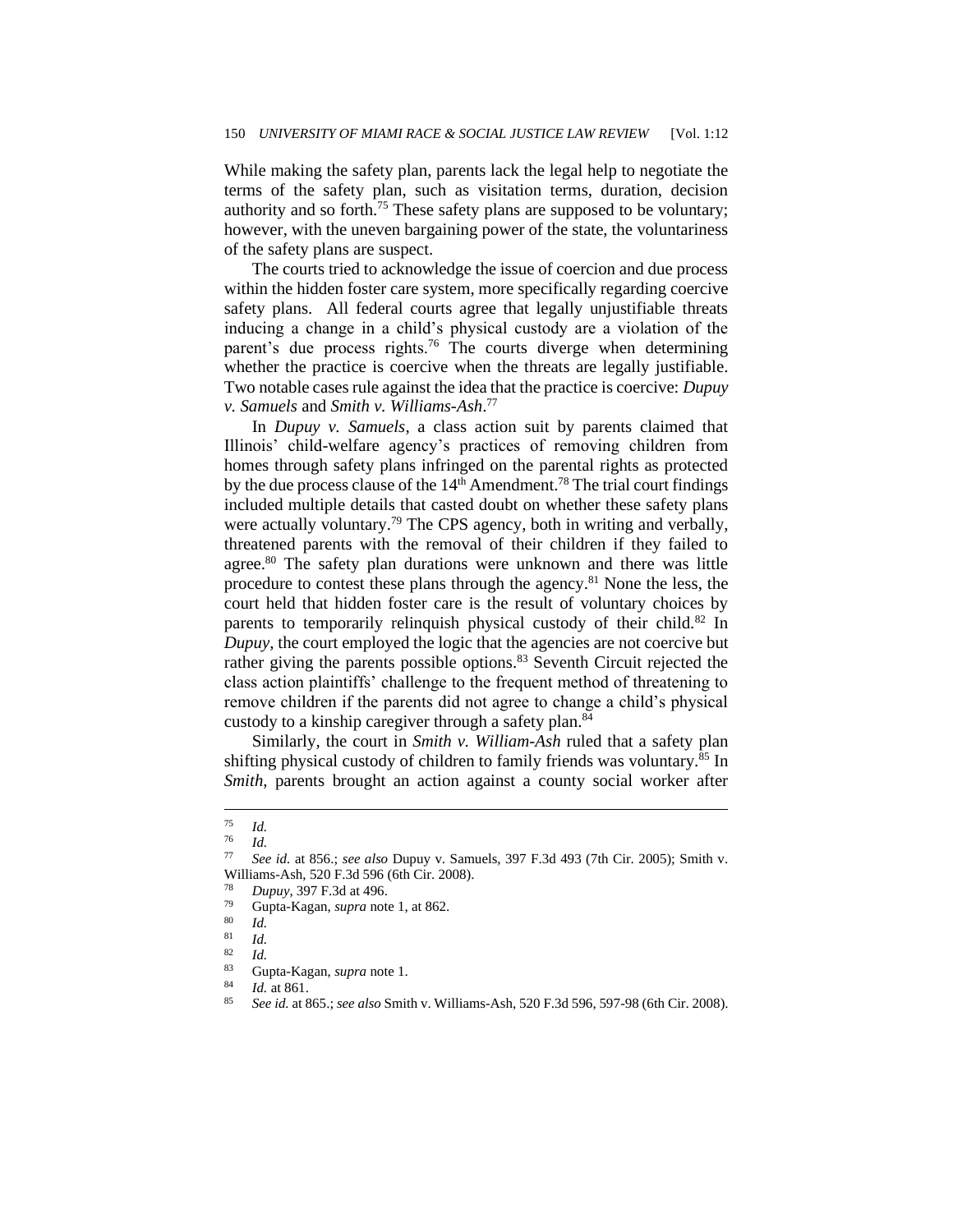children were removed from their home because of unsanitary conditions, arguing that their due process rights were violated because they did not receive a hearing before the removal.<sup>86</sup> The district court granted summary judgement in favor of the social worker, which supported that the parents were not entitled to a hearing because they consented to removing their children via the voluntary safety plan.<sup>87</sup> The Sixth Circuit held that the temporary removal of children from a home and an inability to recover them after such removal did not violate the due process rights of the parents.<sup>88</sup>

However, the *Smith* dissent points to a logic, which is supported by Third Circuit case law, which views the child protective worker's actions as going well beyond a threat to enforce a valid legal right.<sup>89</sup> In *Croft v*. *Westmoreland County Children and Youth Services*, the Third Circuit held that safety plans hinging on a threat of removal are inherently coercive and must require some form of due process protections for families.<sup>90</sup> The Third Circuit pointed to evidence showing ways in which CPS authorities were acting beyond their legal authority.<sup>91</sup> *Croft* also suggests that no CPS threat of removal could lead to a truly voluntary safety plan.<sup>92</sup>

In the hidden foster care system, the options are merely illusions of choice. Parents may be more likely to submit to coercive practices because of the constant instability that the pandemic brings. Factors that are requirements in reunification with parents like stable employment and house are difficult to find in COVID-19 America.<sup>93</sup> Gupta-Kagan acknowledges that parent fear they may not be able to withstand a court hearing and may forever lose their children to the foster care system.<sup>94</sup> The pressure to say yes to "voluntary" safety-plans may seem like the only option to parents who are already struggling through poverty, racism, and a global health crisis.

### III. CHILD SAFETY AND WELFARE ISSUES

There is no evidence to suggest that kin placements are less safe than other placements.<sup>95</sup> As forementioned, there is copious evidence to support

<sup>&</sup>lt;sup>86</sup> *See Smith*, 520 F.3d. at 597-98.

 $rac{87}{88}$  *Id.* 

 $\frac{88}{89}$  *Id.* at 599-600.

<sup>&</sup>lt;sup>89</sup> *Id* at 601-02 (Gilman, J., dissenting).<br><sup>90</sup> 103 E 3d 1123, 1125 n 1 (3rd Cir. 10

<sup>90</sup> 103 F.3d 1123, 1125 n.1 (3rd Cir. 1997); *see* Gupta-Kagan, *supra* note 1, at 866.

<sup>91</sup> Gupta-Kagan, *supra* note 1, at 867.

 $\frac{92}{93}$  *Id.* 

Stewart & Latham, supra note 6.

<sup>94</sup> Gupta-Kagan, *supra* note 1, at 873.

<sup>95</sup> ANNIE E. CASEY FOUNDATION, *supra* note 33, at 18.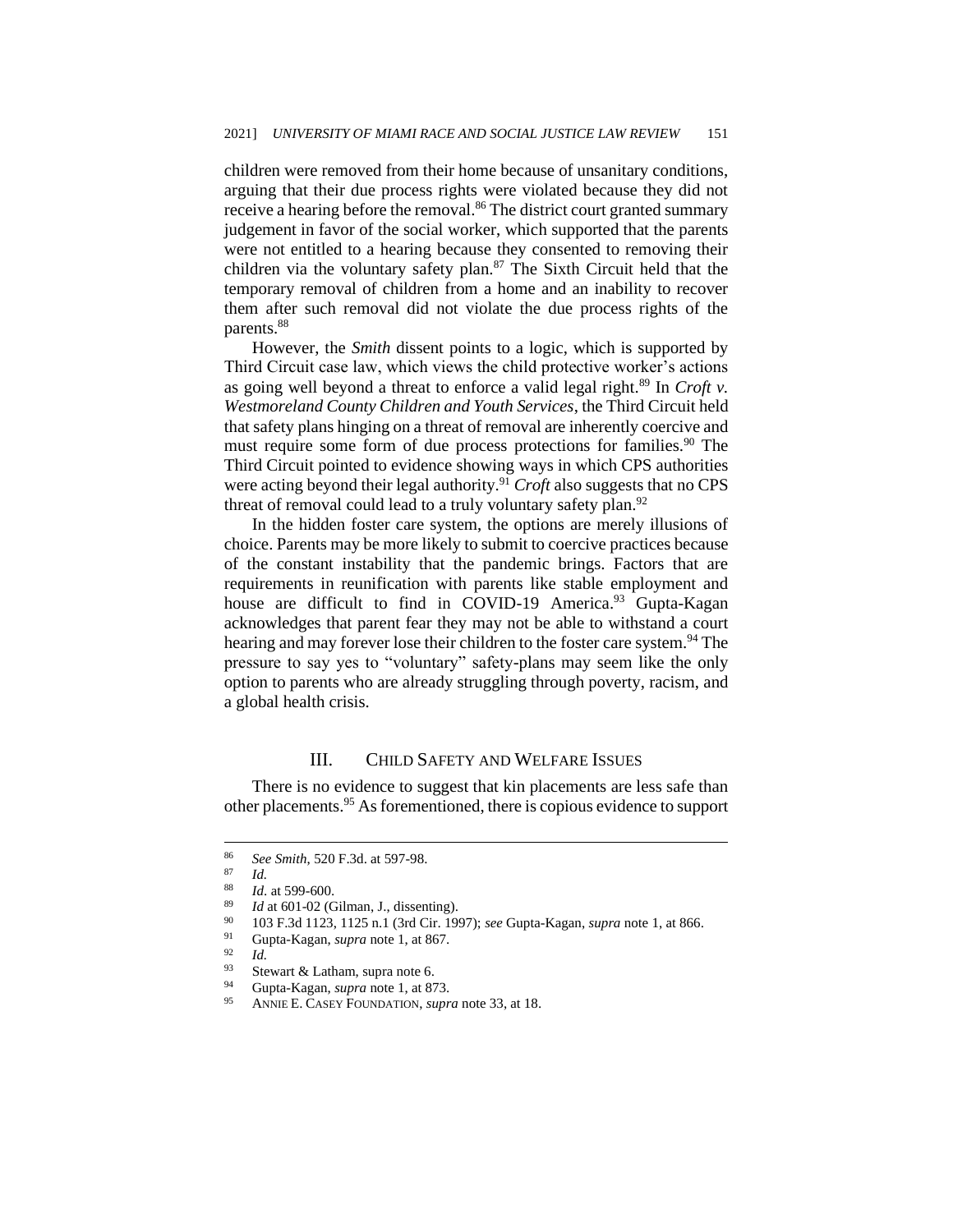the benefits of kinship placements over non-familial placements.<sup>96</sup> However, the lack of state oversight for these informal kinships, which the state induced, leaves the door open for children to be neglected and abused.<sup>97</sup> This proves especially troubling when the hidden foster care has no legal checks or balances to the child protective workers' determinations of the child's well-being.<sup>98</sup> Also, without the legal process, these removals can occur with little to no evidence that the circumstances would warrant a child's removal.<sup>99</sup> Without due process, it is difficult to confirm that the children in hidden foster care are there for their welfare and safety. Rather, the hidden foster care brings more benefits to the formal foster care system and its financial bottom-line.<sup>100</sup>

The foster care system has a duty to ensure the safety of abused or neglected children; however, the child welfare agencies' reliance on the hidden foster care system circumvents that duty to the children.<sup>101</sup> Unlike formal foster care, the child welfare agencies have no legal requirement to make reasonable efforts toward reunification of families.<sup>102</sup> The agencies do not develop case plans prescribing how parents may reunify with their children.<sup>103</sup> Kinship placements are not investigated as thoroughly and are not subjected to welfare checks.<sup>104</sup> Thus, the children are left vulnerable to further trauma and possible intergenerational abuses.<sup>105</sup>

This Note also argues that to be in a legal limbo is not in the best interest of the child. The informal removals split the child's custody in two, where their legal custody remains with their parents and their physical custody with the kinship caregiver.<sup>106</sup> The caregiver's access to making decision about the child's education and health insurance becomes more difficult.<sup>107</sup> Furthermore, with the child's legal status in limbo, there is nothing the hidden foster care can do to stop parents who are truly dangerous from taking back custody of their child.<sup>108</sup> The informal kinship caregivers in the hidden foster care system are left with no legal leverage

 $\frac{106}{107}$  *Id.* at 7.

 $\frac{96}{97}$  *Id.* 

<sup>97</sup> Asgarian, *supra* note 28.

<sup>98</sup> Gupta-Kagan, *supra* note 1, at 875.

 $^{99}$  *Id.* at 876.

<sup>100</sup> CHILD WELFARE MONITOR, *supra* note 41.

<sup>101</sup> Gupta-Kagan, *supra* note 29.

 $\frac{102}{103}$  *Id.* 

<sup>&</sup>lt;sup>103</sup> CHILD WELFARE MONITOR, *supra* note 41.

 $\frac{104}{105}$  *Id.* 

<sup>&</sup>lt;sup>105</sup> ANNIE E. CASEY FOUNDATION, *supra* note 33, at 17.

Alliance for Children's Rights, The Human Impact of Bypassing Foster Care for At-*Risk Children: Building a Continuum of Support for Families Diverted*, STEP UP FOR KIN (Feb. 28, 2020), https://stepupforkin.org/hiddenfostercare/.

<sup>108</sup> Gupta-Kagan, *supra* note 1,at 881.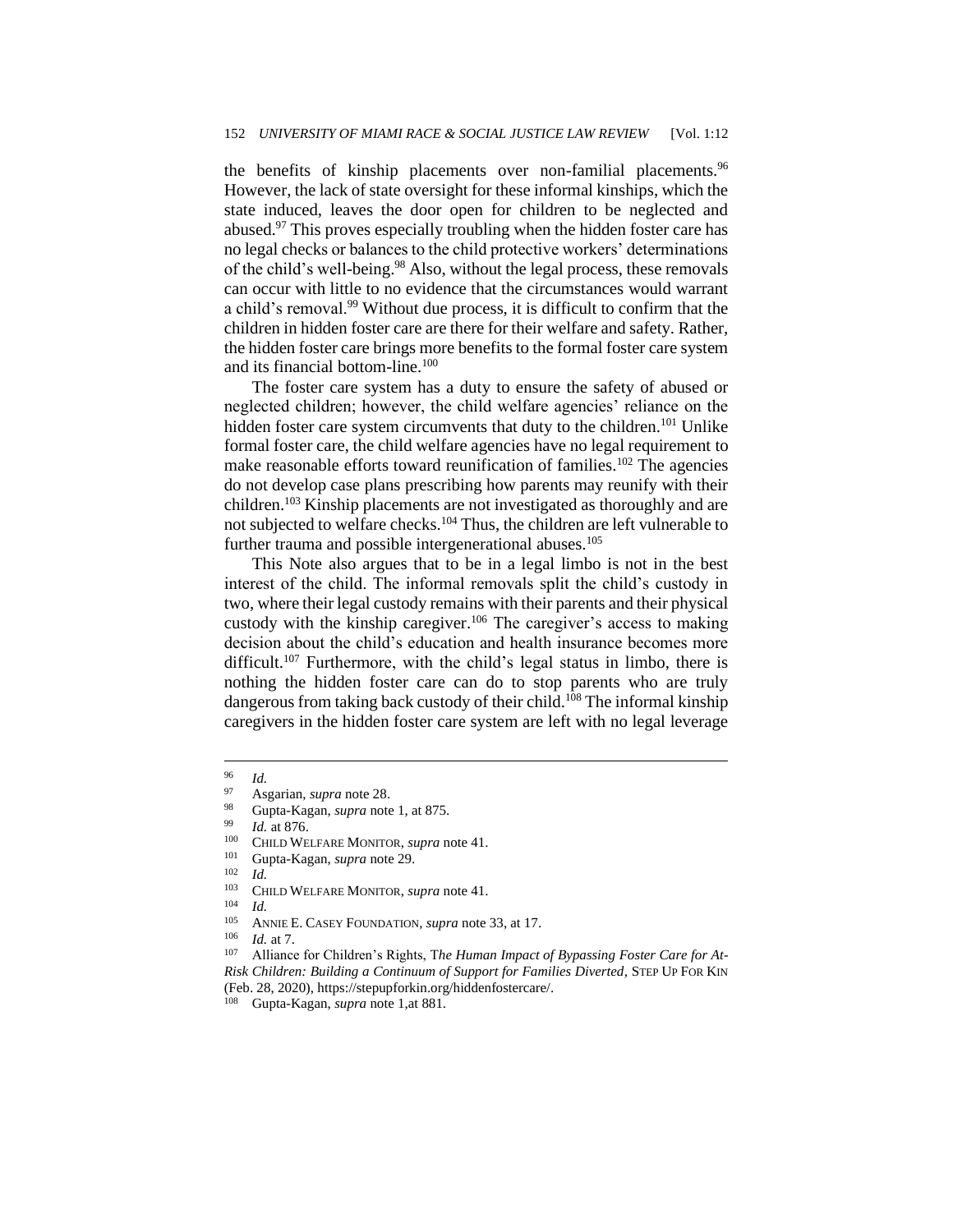to protect the child. Unfortunately, their custody is physical only, not legal.<sup>109</sup> If the family wanted to effectuate a private kinship, they would have to incur the costs of that legal proceeding.<sup>110</sup>

In addition, during the pandemic, the courts closed in many states, which has slowed reunification processes, adoptions, and licensing.<sup>111</sup> Now more than ever, the parents who have been forced into the hidden foster care system face decreased access to the courts. While their children were effectually removed by the state, these kinship families neither have the access to COVID testing that the state may provide, nor the consideration that social workers must have for the health needs and risk statuses of the people involved.<sup>112</sup> Both the traditional foster care system and the hidden foster care system pose great public health threats to at-risk children.

The conditions of the informal kinship care are in stark contrast to those of formal kinship foster care. If the families were in formal kinship, they would receive those benefits as well as a substantial monthly stipend. In formal kinship foster care, the family would have access to services and additional foster care subsidies.<sup>113</sup> It is not sufficient to say that formal kinship is what is in the child's best interest. Kinship foster care makes the child a ward of the state.<sup>114</sup> The child's legal custody transfers to child welfare agencies.<sup>115</sup> The kinship foster care families receive a large amount of oversight and relinquish a substantial amount of control over the child.<sup>116</sup> In general, families' inconsistent and negative experiences with the welfare system are often enough to avoid the financial benefits of formal kinship.<sup>117</sup> Informal kinship may be an appropriate choice for some families who would not survive the state's intrusion. Rather, the true question remains whether the child welfare system, in its current state, can truly guarantee children's safety and welfare.

<sup>109</sup> *Id.*

<sup>110</sup> *See* Lauren E. Bartlett, *Promoting Permanency and Human Rights*, 23 U.C. DAVIS J. JUV. L. & POL'Y 123, 133 (2019).

<sup>&</sup>lt;sup>111</sup> Kate Cray, *How Do You Find a Home for a Foster Child at a Time Like This?*, THE ATLANTIC (Oct. 11, 2020).

 $\frac{112}{113}$  *Id.* 

<sup>&</sup>lt;sup>113</sup> Bartlett, *supra* note 110, at 132-33.

 $\frac{114}{115}$  *Id.* at 142.

*Id.* at 142-43.

<sup>116</sup> *See id.*

ANNIE E. CASEY FOUNDATION, *supra* note 33.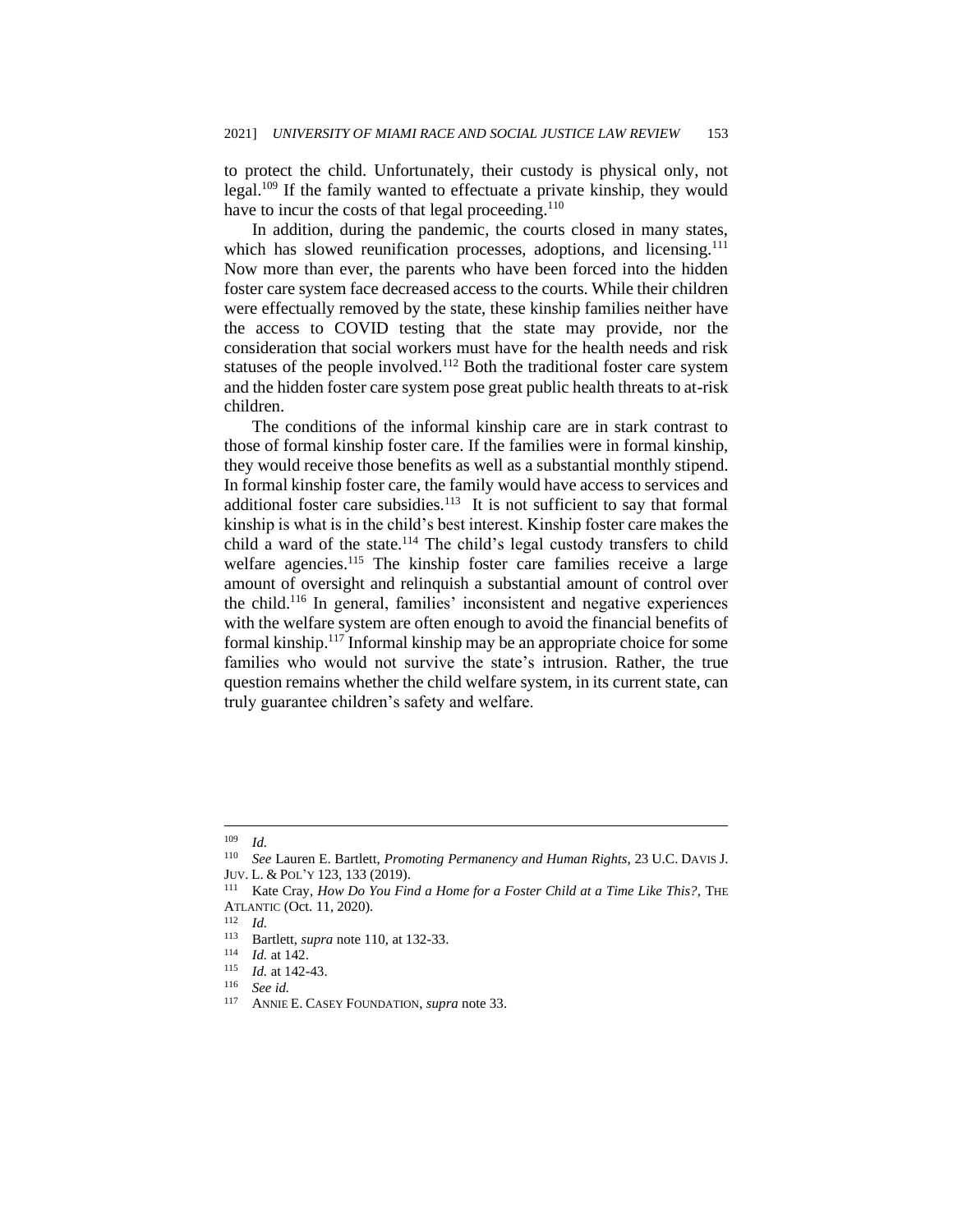## IV. LACK OF FINANCIAL AND SERVICE SUPPORT FOR KIN **CAREGIVERS**

Just because a kinship placement is typically better for the child does not mean that all kinship caregivers can manage the complex needs of the child without additional support. A majority of kinship caregivers live in poverty.<sup>118</sup> A large percentage of these informal placements are the families of under-represented communities. Particularly, the Black community's long history of communal care for children is taken advantage of in the system of kinship diversion.<sup>119</sup> The idea that family should take care of family is an important one, but it hinders communities when the ideology excludes certain caregivers from financial and service support.<sup>120</sup> In the hidden foster system, child welfare agencies prioritize kinship diversion over foster care because it saves the state and federal government millions of dollars.<sup>121</sup>

In kinship foster care, the kin receive foster parent licenses, financial funding, and services that are not accessible in private kinship arrangements. The financial support given to informal arrangements is limited to Temporary Assistance for Needy Families (TANF) and is much less substantial than what is provided to their formal counter parts.<sup>122</sup> The caregivers are expected to take on the great costs of childcare as well as the specialized needs of an abused or neglected child.<sup>123</sup> While formal kinship placements may benefit from therapeutic services provided by the state, informal kinship caregivers, at most, are referred to support groups and kinship diversion programs.<sup>124</sup> Moreover, kinship placements are poorly compensated by the state in comparison to traditional foster homes.<sup>125</sup> For example, in Texas, kinship caregivers are entitled to less than half the money per child that a licensed nonrelative foster parent receives for a basic level of care.<sup>126</sup> For those that took in children without a Child Protective Services case, they often receive nothing.<sup>127</sup>

<sup>&</sup>lt;sup>118</sup> Bartlett, *supra* note 110, at 124.

<sup>&</sup>lt;sup>119</sup> ANNIE E. CASEY FOUNDATION, *supra* note 33, at 6-7.<br><sup>120</sup> See Bertlett, supra note 110, et 154.

<sup>120</sup> *See* Bartlett, *supra* note 110, at 154.

 $\frac{121}{122}$  *Id.* at 130.

 $\frac{122}{123}$  *Id.* at 153.

 $\frac{123}{124}$  *Id.* at 154-55.

 $\frac{124}{125}$  *Id.* at 157.

 $Id.$ 

<sup>126</sup> Asgarian, *supra* note 28.

 $Id$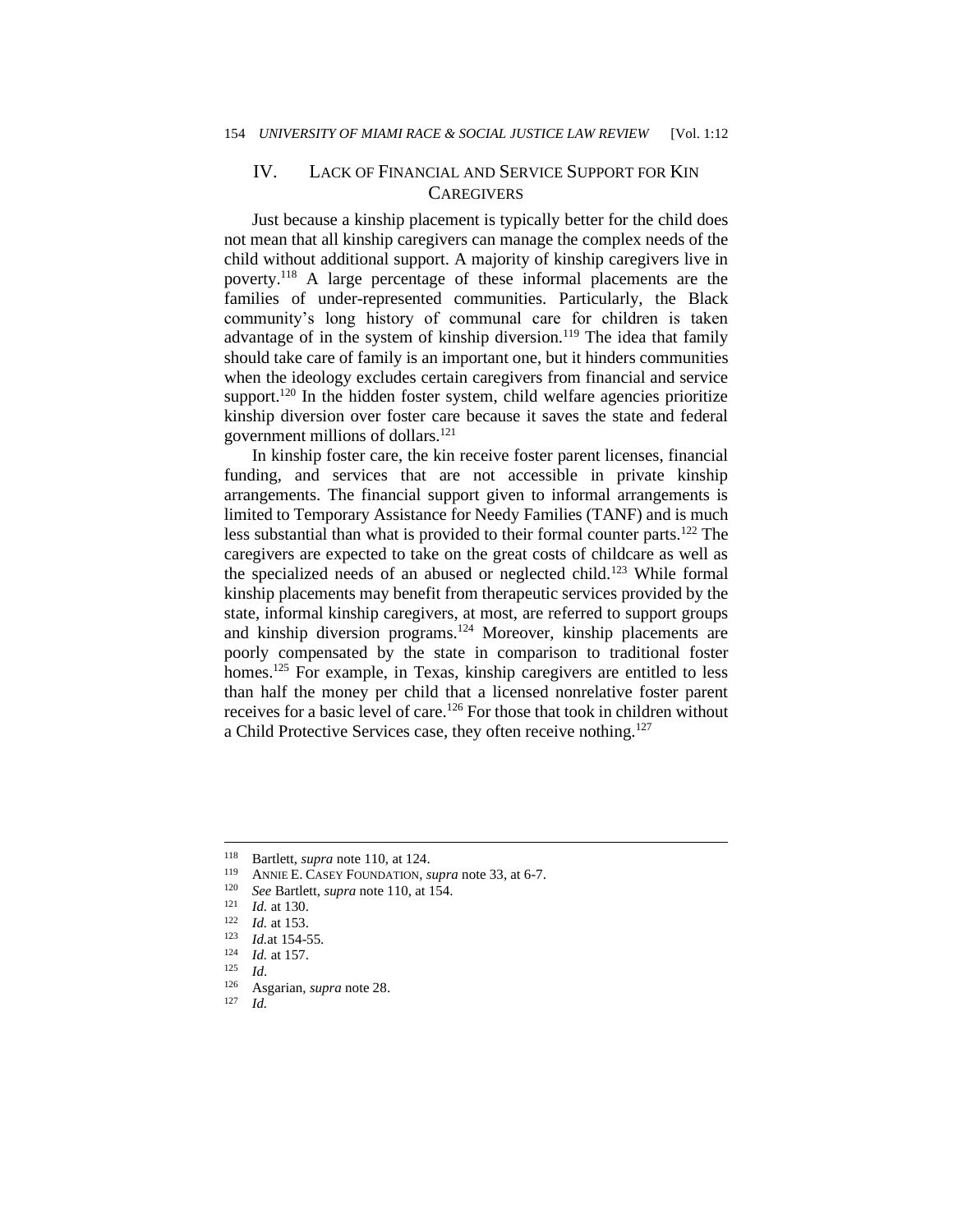#### V. BENEFITS OF INFORMAL KINSHIP

#### *a. Policy and Cultural Benefits*

While this Note focuses on kinship agreements that the state informally effectuates, not all informal kinships are involuntary and coercive. In many instances, there are great benefits to informal kinship. Many placements happen organically.<sup>128</sup> Families are free to define their care structures for their children.<sup>129</sup> Kinship caregiving is significantly more common in the United States than it was decades ago.<sup>130</sup> Rates of kinship caregiving participation appear higher in urban areas like New York City, Detroit, Chicago, and Los Angeles.<sup>131</sup> However, only a small minority of children residing with their relatives are in a formal arrangement through the foster care system.<sup>132</sup> In America, millions of children live in kinship households, but only an estimated 131,000 children are in formal placements.<sup>133</sup>

Kinship has a long history that is woven into the norms of many cultures.<sup>134</sup> Informal kinship is particularly prevalent in the Black Community.<sup>135</sup> The Anglo-American ideal of the nuclear family model was not traditional amongst Black families.<sup>136</sup> The ideology that the community shares responsibility for its children has historical roots in the traditions brought by enslaved people to the United States.<sup>137</sup> They believe in shared parenting across generations.<sup>138</sup> Kinship caregiving practices are part of a range of strategies that Black families use to cope with economic, social, and political pressure.<sup>139</sup> Their strength and support for their community allows Black families to manage life stressors like poverty and discrimination.<sup>140</sup> Social scientists have revered the success of Black kin networks' abilities to meet the challenges of raising children under immense stress and racism.<sup>141</sup>

- <sup>134</sup> ANNIE E. CASEY FOUNDATION, *supra* note 33, at 17.
- <sup>135</sup> Coupet, *supra* note 51, at 606.

<sup>141</sup> *Id*.

 $\frac{128}{129}$  *Id.* 

 $\frac{129}{130}$  *Id.* 

Coupet, *supra* note 51, at 603.

 $\frac{131}{132}$  *Id.* 

 $\frac{132}{133}$  *Id.* at 603-04.

 $\frac{133}{134}$  *Id.* at 604.

 $\frac{136}{137}$  *Id.* 

 $\frac{137}{138}$  *Id.* 

 $\frac{138}{139}$  *Id.* 

*Id.* 

 $\frac{140}{141}$  *Id.* at 606-07.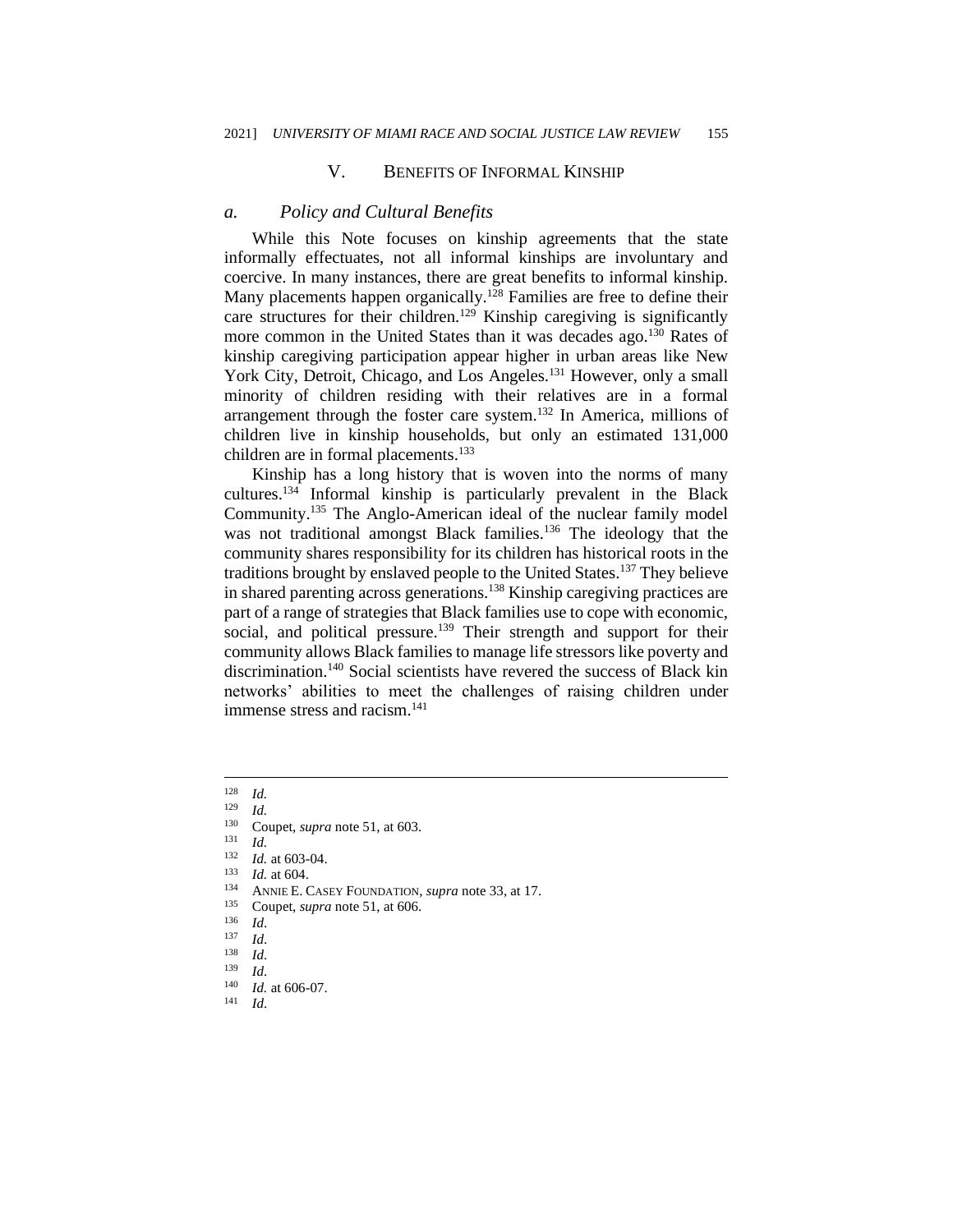#### 156 *UNIVERSITY OF MIAMI RACE & SOCIAL JUSTICE LAW REVIEW* [Vol. 1:12

Policy wise, kinship caregiving preserves family, community, and cultural ties.<sup>142</sup> In the Family First Act passed in 2018, Congress also promoted foster care prevention.<sup>143</sup> A good number of jurisdictions and child protection workers are opposed to kinship foster care because they believe it creates a system that "pays relatives to care for their family members."<sup>144</sup> To continue, informal kinship prevents children from becoming wards of the state.<sup>145</sup> The government incentivizes low-cost and safe child placements out of the foster care system.<sup>146</sup> Also, during the pandemic, states are likely to face severe budget cuts that may increase the likelihood of the use of the hidden foster care system.<sup>147</sup> The child welfare system is greatly flawed in that it is punitive to the family by nature and it assumes that parents are solely responsible for the care of their children.<sup>148</sup> During COVID-19, family placements are even more needed as kinship placements are more likely to take entire sibling groups together rather than separating the children and further traumatizing them.<sup>149</sup> Similarly, the pandemic has made frequent and adequate visitation a particular issue in foster care.<sup>150</sup> Kinship families are dedicated to assist the children in their care remaining connected to their parent through safe, socially distant or virtual means.<sup>151</sup>

#### *b. Mental Health Benefits*

The removal process of a child from the custody of their parents to the foster care system is traumatic.<sup>152</sup> When children are removed and transferred to a new environment, children are too often traumatized.<sup>153</sup> As the children are placed with strangers, they feel a sense of loss and ambiguity.<sup>154</sup> Children in non-kinship placements are more at risk for physical abuse as well as emotional and medical neglect.<sup>155</sup> Similarly, the removal process has negative mental and social health outcomes on the

 $\frac{142}{143}$  *Id.* 

Gupta-Kagan, *supra* note 1, at 894.

<sup>&</sup>lt;sup>144</sup> ANNIE E. CASEY FOUNDATION, *supra* note 33, at 5.

<sup>145</sup> *See* Bartlett, *supra* note 110, at 142.

*Id.*at 129.

<sup>147</sup> Schwartz & Krebs, *supra* note 23.

<sup>&</sup>lt;sup>148</sup> Cray, *supra* note 112,<br><sup>149</sup> Schwartz & Krabs, su

<sup>149</sup> Schwartz & Krebs, *supra* note 23.

 $\frac{150}{151}$  *Id.* 

 $\frac{151}{152}$  *Id.* 

<sup>152</sup> Vivek Sankaran et. al., *A Cure Worse Than the Disease? The Impact of Removal on Children and Their Families*, 102 MARQ. L. REV. 1161, 1166 (2019)

*Id.* 

 $\frac{154}{155}$  *Id.* 

Jennings, *supra* note 49, at 9.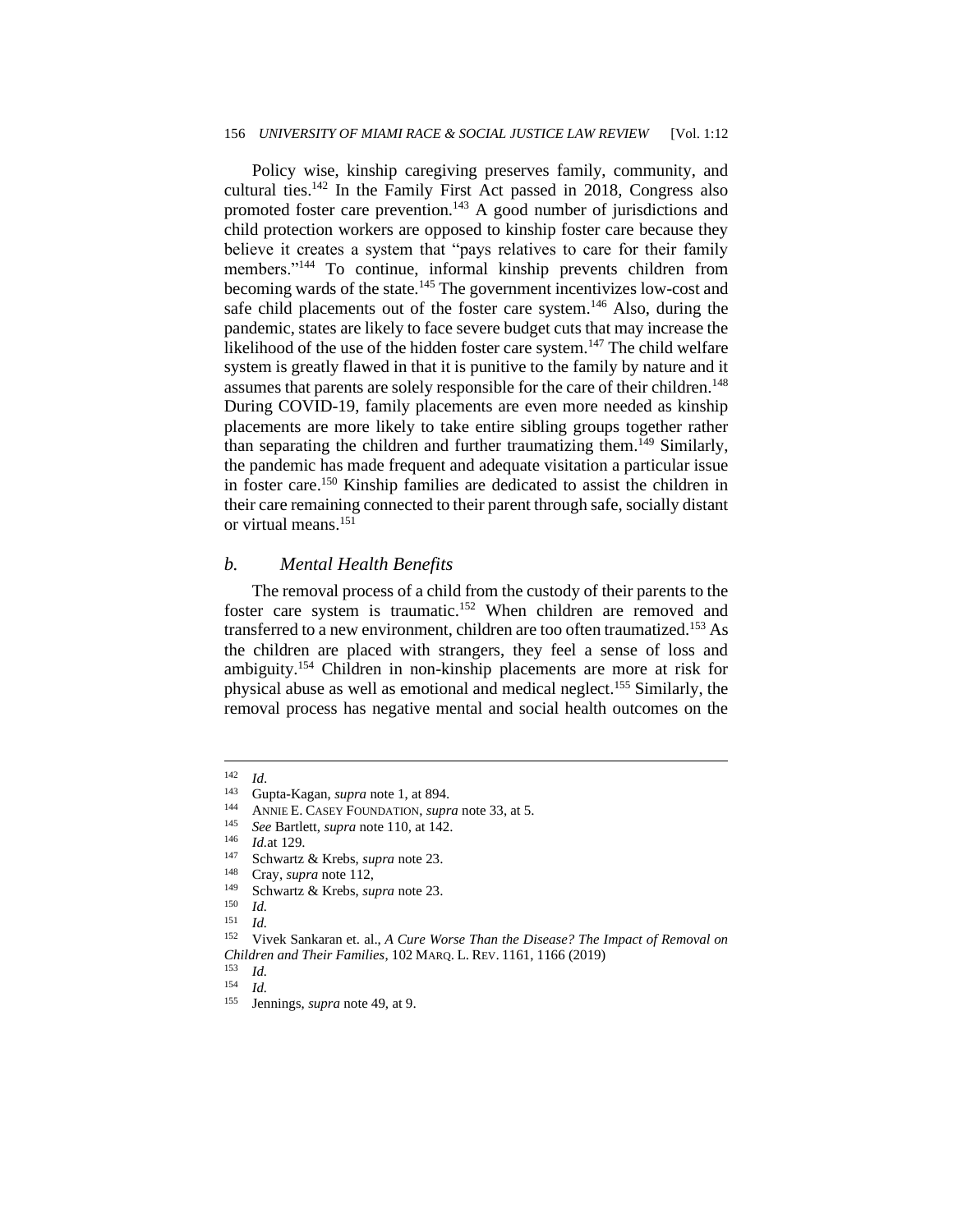parent.<sup>156</sup> For example, mothers whose children were removed and placed in foster care have increased rates of anxiety and substance use disorder diagnoses within two years of being separated.<sup>157</sup> Institutions are not meant to raise children. Studies show that children raised in an institution like the foster care system exhibit higher incidences of psychosocial disorders and face difficulties in building relationships with others.<sup>158</sup> The horrible impact of children in formal foster care is often irreversible.<sup>159</sup> These negative consequences of the formal foster care system can be circumvented with the use of informal kinship placements.

Children in kinship caregiving families enjoy positive mental health benefits. Data from the National Survey of Child and Adolescent Well-Being shows that these placements demonstrate better outcomes for children on physical, cognitive, and skills-based domains in comparison to nonrelative placements.<sup>160</sup> The children also report having more positive perceptions of their placement.<sup>161</sup> They report liking who they live with and feeling loved by their caregivers.<sup>162</sup> These children are also less likely to run away.<sup>163</sup> In their familial placements, the children perceive a greater deal of love, safety, and stability than those placed with non-kin.<sup>164</sup>

### VI. POSSIBLE SOLUTIONS

#### *a. Increasing Community Care and Kinship Support*

Black and impoverished families need the space to develop their families. The paternalistic foster care system stifles their familial structures. When considering solutions to the child welfare system, the best solution would come from those who are most impacted by it. Therefore, because Black families are grossly over-represented in the system, it is essential that they are the engineers of reform and progress instead of detached, White legislators. Alan Dettlaff, the head of the University of Houston's Graduate School of Social Work and a founder of a network of organizations that promote the abolishment of the child welfare system, states, "it's about trusting Black families and communities

 $\frac{156}{157}$  *Id.* 

<sup>157</sup> Sankaran, *supra* note 152, at 1170.

<sup>&</sup>lt;sup>158</sup> Jennings, *supra* note 49, at 9.

 $\frac{159}{160}$  *Id.* 

<sup>&</sup>lt;sup>160</sup> Coupet, *supra* note 51, at 607.

 $\frac{161}{162}$  *Id.* 

<sup>162</sup> *Id.*

 $\frac{163}{164}$  *Id.* 

*Id.* at 608.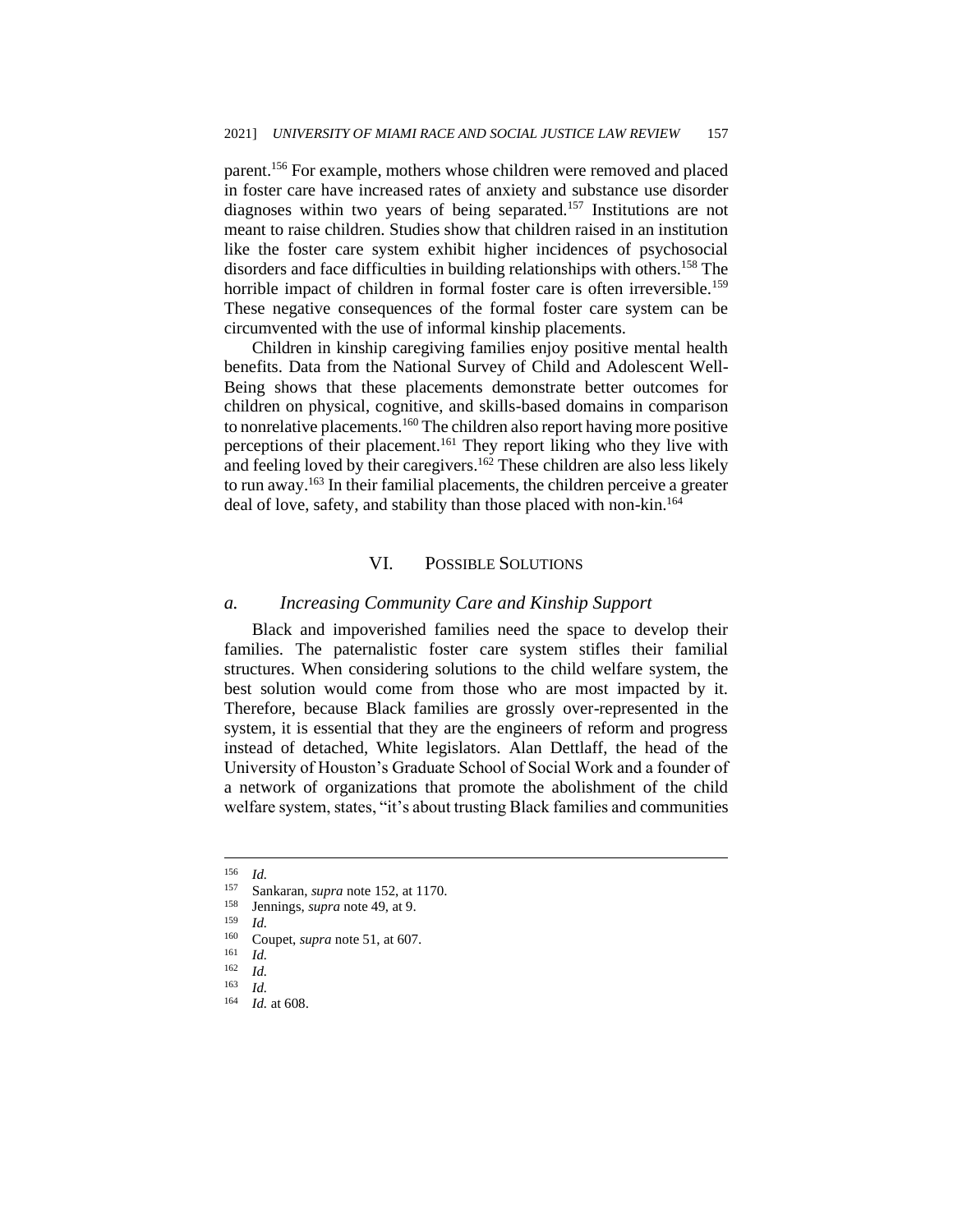to take care of their children."<sup>165</sup> He suggests that financial support can be given directly to the families in need rather than to non-relative foster parents in the welfare system.<sup>166</sup>

Advocates for kinship care believe that state custody and the strictures of licensed foster care should not be the only path for these caregivers to receive specialized support.<sup>167</sup> They argue that community-based services should be available to all kinship families in an equitable, need-based fashion.<sup>168</sup> Services that prioritize involvement in the formal foster care system over need neglect so many informal kinship families across the United States.<sup>169</sup> In the COVID-19 era, the families who may be enduring dire health and safety circumstances are excluded from the already-limited resources that are only available to formal kinship placements.<sup>170</sup> The community-based model of support focuses on building a more consistent network of support groups for the families, as well as on better coordinating existing government support.<sup>171</sup> The intent is to give families access to the resources on their own terms and needs without state-forced intervention.<sup>172</sup> The support of more community-based care groups and services can create a more equitable system of supplying services to needy families.

### *b. Expanding the Right to Counsel*

Parents already have a right to counsel in proceedings of neglect and abuse.<sup>173</sup> However, this right may arrive too late for those whose safety plans and kinship diversion never trigger a legal process.<sup>174</sup> Gupta-Kagan in reference to the hidden foster care states, "[b]ecause no court oversight follows, there are no checks and balances on the agency's decision that children must be separated from their parents. No lawyers for the parents challenge whether the parent truly abused or neglected the child, whether any maltreatment threatened imminent harm, or whether alternatives to a parent-child separation existed, and no judges determine whether such a separation is truly necessary."<sup>175</sup> Thus, to prevent the negative consequences of such interaction between a state actor and a parent that

<sup>167</sup> ANNIE E. CASEY FOUNDATION, *supra* note 33, at 8.

<sup>165</sup> Asgarian, *supra* note 28.

 $\frac{166}{167}$  *Id.* 

<sup>168</sup> *Id.*

<sup>169</sup> *Id.*

<sup>&</sup>lt;sup>170</sup> Schwartz & Krebs, *supra* note 23.<br><sup>171</sup> ANNIE E CASEV FOUNDATION, *sur* 

<sup>&</sup>lt;sup>171</sup> ANNIE E. CASEY FOUNDATION, *supra* note 33, at 8.<br><sup>172</sup>  $Id$ 

 $\frac{172}{173}$  *Id.* 

Gupta-Kagan, *supra* note 1, at 877.

 $\frac{174}{175}$  *Id.* 

<sup>175</sup> Gupta-Kagan, *supra* note 29.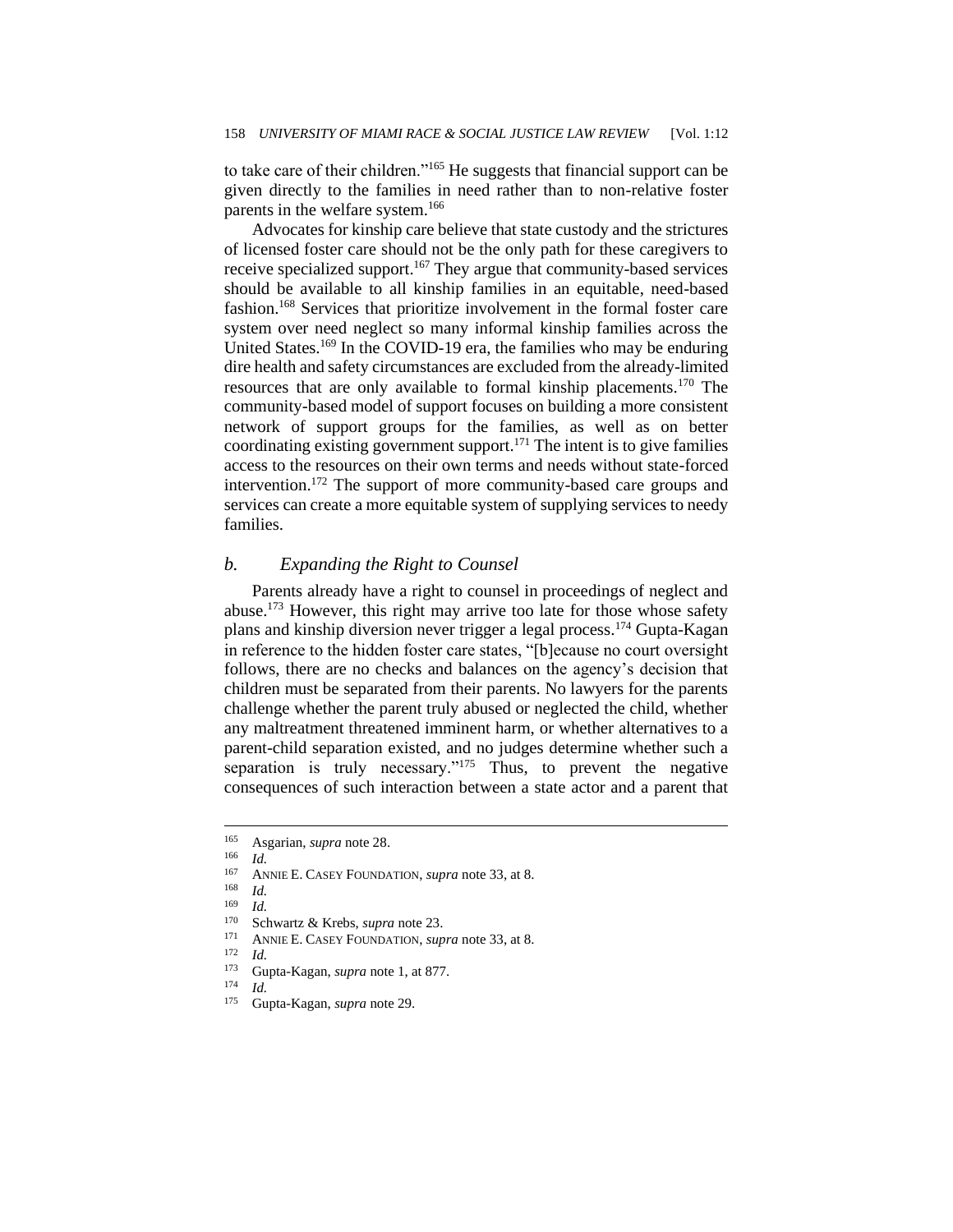results in the removal of a child should trigger a right to counsel, regardless if an official petition was filed.<sup>176</sup> The Children's Bureau made federal funding available for pre-petition representation.<sup>177</sup> Also, the Biden Administration should collaborate with the states to ensure that parents are appointed such representation.<sup>178</sup> The appointment of pre-petition counsel ensures that these separations occur only when in the best interest of the parent, when necessary, and when legally justifiable.<sup>179</sup> Lawyers are essential to parents who need help navigating and negotiating safety plans.<sup>180</sup>

All children should be granted the right to counsel when the involvement of a state actor results in their removal from the home. This solution, like the parent's right to counsel, acts as a barrier against due process violations from the state. Several states explicitly require the appointment of legal counsel for the child in neglect and abuse proceeding.<sup>181</sup> This Note argues that the appointment of legal counsel for these proceedings should be federally mandated to protect the rights and interests of the child. The child's wishes are important and often determinative in cases, as the child is a party in the proceedings.<sup>182</sup> This right to counsel will empower the children.<sup>183</sup> Rather than leaving the children legal limbo, their counsel ensures that the child's wishes are considered or at least that the child can access the Court.<sup>184</sup> The desire for children to have counsel stems from an empowerment rights perspective that recognizes the child's power and autonomy.<sup>185</sup> According to this perspective, the removal of a child over the child's objections would be an unacceptable response to allegations of abuse or neglect, especially if the child never has their day in court.<sup>186</sup> In a system where practices are racist and classist<sup>187</sup>, the child represented by independent counsel who advocates for their client's wishes serves as a safeguard from an overly paternalistic system.<sup>188</sup> Instead of perpetuating the children's

 $\frac{176}{177}$  *Id.* 

 $\frac{177}{178}$  *Id.* 

 $\frac{178}{179}$  *Id.* 

 $\frac{179}{180}$  *Id.* 

Gupta-Kagan, *supra* note 1, at 902.

<sup>181</sup> Katherine Hunt Federle, Children's Rights and the Need for Protection, 34 Fam. L.Q. 421, 425 (2000).

<sup>182</sup> *Id.* at 427.

 $\frac{183}{184}$  *Id.* at 437.

 $\frac{184}{185}$  *Id.* 

 $\frac{185}{186}$  *Id.*  $\frac{186}{187}$  *Id.* 

This Note takes the opinion that laws and practices which have racist and classist effects are racist and classist, despite the intent of the legislator or practitioner.

<sup>188</sup> *See* Federle, *supra* note 181, at 426.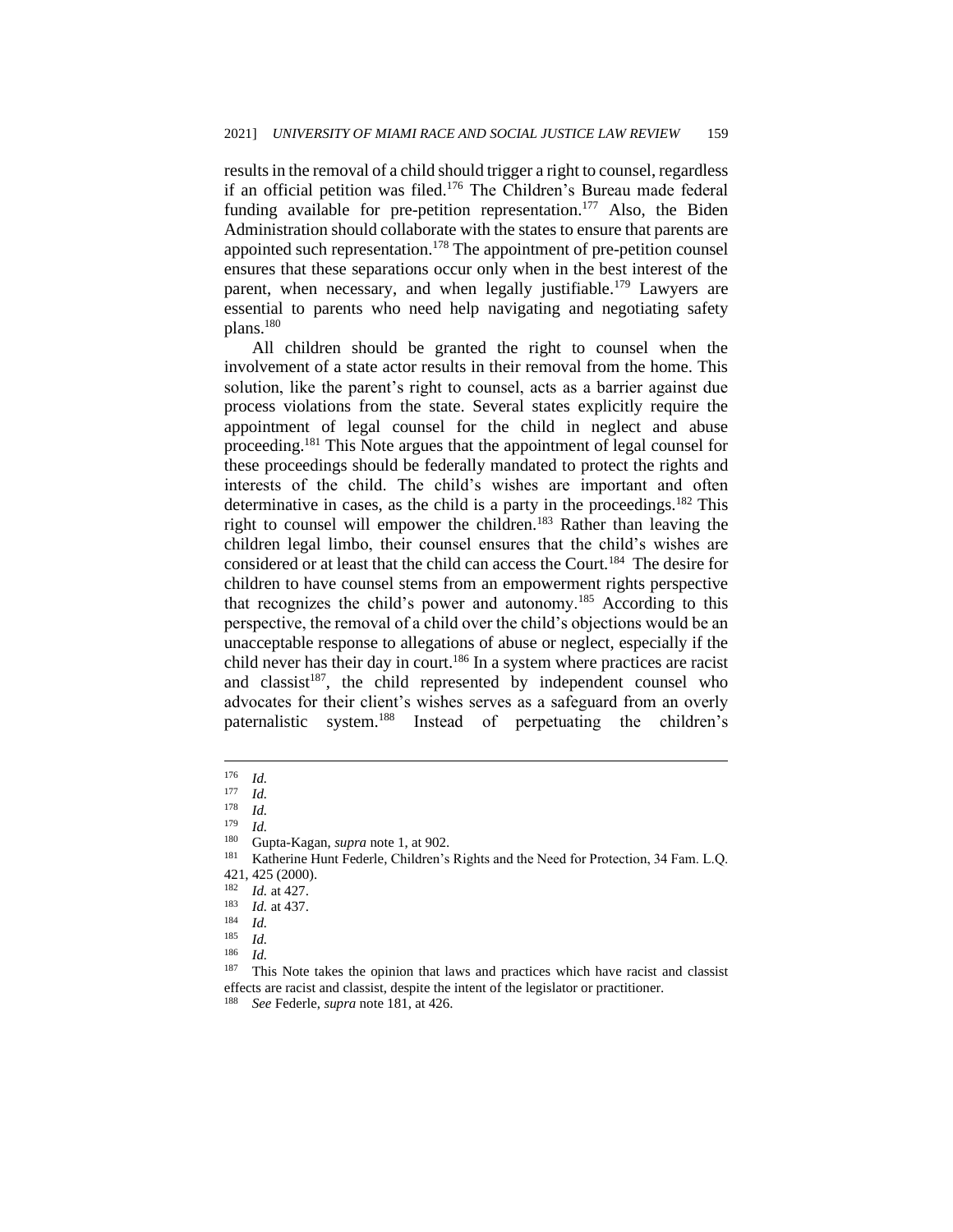vulnerabilities and dependencies, the attorney has a legal responsibility to take those children's wishes and claims seriously.<sup>189</sup>

Legal representation improves the parties' engagement in the case.<sup>190</sup> It can lead to individualized safety plans that consider the interests of the parent and the child.<sup>191</sup> Furthermore, having all parties legally represented is likely to trigger internal improvement for Child Protective Services agencies.<sup>192</sup> When external lawyers become involved, internal agency lawyers become involved too, allowing for the better counselling of child protection workers.<sup>193</sup> Legal representation can often accelerate the process and provide positive outcomes.<sup>194</sup> Finally, the Children's Bureau expanded Title IV-E funding eligibility that would allow parents to receive representation.<sup>195</sup> This reform expands the possibility of significant raises in funding so that both parent and child representation is possible.<sup>196</sup> The costs are simply worth incurring when it is pertinent to a fundamental, constitutional right.

#### *c. Reducing Barriers in Licensing of Foster Parents*

Foster care licenses require a lot of effort to acquire.<sup>197</sup> They place a great burden on the foster parents trying to achieve them.<sup>198</sup> Some of the licensing barriers are inherently exclusionary toward impoverished families.<sup>199</sup> Others are overly paternalistic and ethnocentric to the Anglo-American ideal of family. The policy intent behind licensing standards is ensuring the appropriate and safe placements of foster children.<sup>200</sup> However, the licensing system in its current state is discouraging possible kinship caregivers from utilizing formal kinship, as it relies on standards that pertain more to wealth and cultural bias than safety.<sup>201</sup> In this situation, the hidden foster care system becomes the only practical alternative to keep children with caring relatives.<sup>202</sup> Changes to the licensing system can

 $\frac{194}{195}$  *Id.* 

 $\frac{196}{197}$  *Id.* 

<sup>197</sup> *See* ANNIE E. CASEY FOUNDATION, *supra* note 33.

 $\frac{198}{199}$  *Id.* 

*Id.* at 841.

 $\frac{201}{202}$  *Id.* at 873.

 $\frac{189}{190}$  *Id.* at 435.

<sup>190</sup> Gupta-Kagan, *supra* note 1, at 902.

 $\frac{191}{192}$  *Id.* 

<sup>&</sup>lt;sup>192</sup> *Id.* at 873.

<sup>193</sup> *Id.* at 903.

<sup>195</sup> Schwartz & Krebs, *supra* note 23.

<sup>199</sup> *See* Gupta-Kagan, *supra* note 1, at 890.

ANNIE E. CASEY FOUNDATION, *supra* note 33, at 4.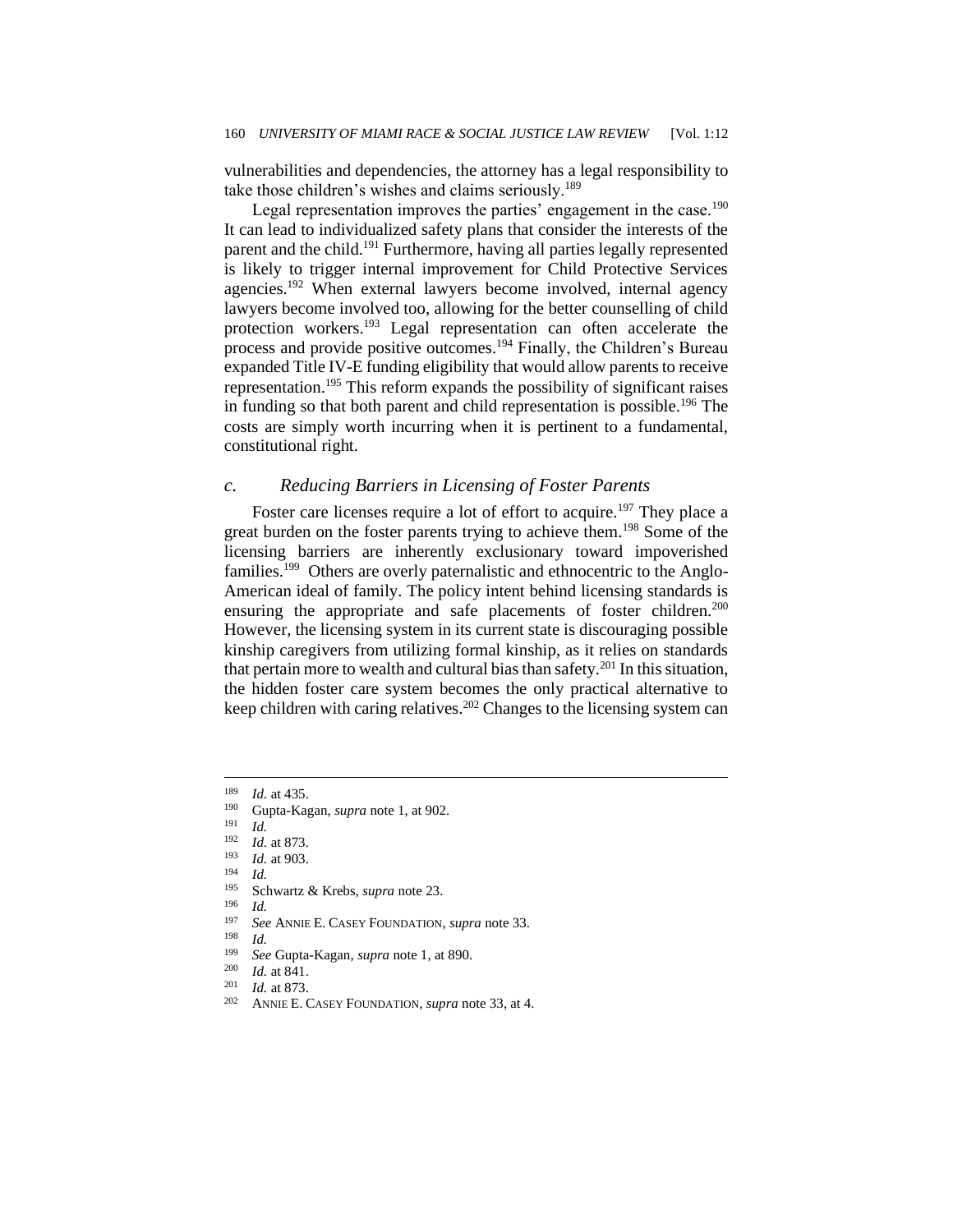incentivize families to partake in formal kinship. In general, the changes can improve the foster care system's inclusivity.<sup>203</sup>

Licensing homes for foster care placements create a plethora of barriers that could scare away kin caregivers and parents who wish to receive financial benefits and services from the state. These families may fear that the kin may not meet the licensing requirements.<sup>204</sup> Then, the families are left with no choice but to remain in the hidden foster care system.<sup>205</sup> Furthermore, the lack of federal oversight of this system has allowed for dramatic variations in licensing from state to state.<sup>206</sup> For example, Arkansas, Colorado, Missouri, Nevada, Oklahoma, and Utah all have standards that may potentially cause discrimination again rural families.<sup>207</sup> Some standards, such as the aforementioned, are problematic and simply not necessary.

Especially in COVID-19 where formal foster placements are harder to find, the Note argues that some of the standards must be reformed or abolished altogether. Initial training standards, which require foster families to receive some form of prior training, must become consistent and accessible to families who struggle to attend the trainings.<sup>208</sup> Home studies rely on subjective opinions from case management that can promote cultural bias.<sup>209</sup> Furthermore, strict square footage requirements act as an arbitrary licensing barrier and should be removed.<sup>210</sup> Size requirements are inherently classist and ethnocentric. Different cultures utilize space and living arrangements differently, but that does not automatically translate into an inability for certain people to be adequate caregivers. As some states do not require substantiated evidence or support before denying a license over an indictment, open or pending case of abuse or neglect, abuse and neglect background checks require federal uniformity.<sup>211</sup> Pursuant to the Adam Walsh Protection and Safety Act of 2006, all states and the District of Colombia are required to do background checks on foster parent applications.<sup>212</sup> At least 21 states disqualify potential foster parents for crimes beyond those outlined in the Walsh

<sup>203</sup> *See generally*, Ana Beltran & Heidi Redlich Epstein, *Improving Foster Care Licensing Standards around the United States: Using Research Findings to Effect Change*, GRAND FAMILIES (last updated Feb. 2013).

<sup>&</sup>lt;sup>204</sup> ANNIE E. CASEY FOUNDATION, *supra* note 33.at 4.

 $\frac{205}{206}$  *Id.* 

<sup>206</sup> *See generally*, Beltran & Epstein, *supra* note 203.

 $\frac{207}{208}$  *Id.* at 7-8.

<sup>208</sup> *Id.* at 10.

 $\frac{209}{210}$  *Id.* at 11.

*Id.* at 13.

<sup>&</sup>lt;sup>211</sup> Beltran & Epstein, *supra* note 203, at 14.

*Id.* at 15.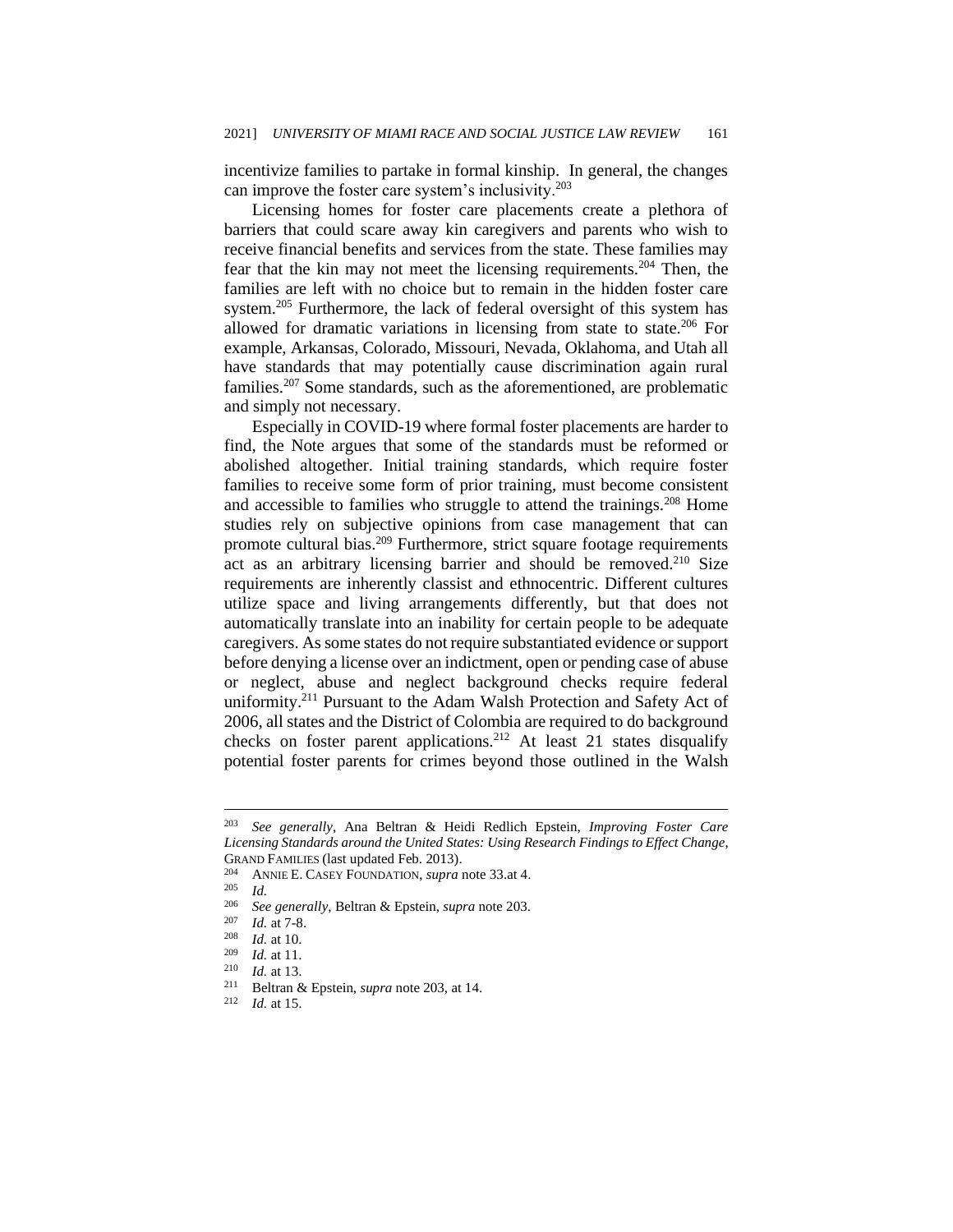act.<sup>213</sup> Some states, such as Florida, go so far as to prohibit driving violations.<sup>214</sup> Coupled with the hyper-incarceration of Black and Brown bodies, this standard of licensing is inherently racist. The licensing requirements should weigh the totality of the circumstances and consider the possible rehabilitation of the kin caregiver before denying such placements.

Finally, the Adoption and Safe Families Act prohibits a two-tiered system of licensing that creates separate standards for relative caregivers.<sup>215</sup> This law requires kinship caregivers to meet the same approval standards as non-relative foster family homes.<sup>216</sup> The unclear language of the Act resulted in 27 states changing their standards.<sup>217</sup> 18 of those states implemented stricter licensing standards for relatives than before the adoption of the Act.<sup>218</sup> There should be a federal process that facilitates the licensing of relatives. For example, in Hawaii, relatives are not required to complete training prior to licensing.<sup>219</sup> Furthermore, procedures can be in place to expedite the process. New York's process allows relatives to receive a court hearing that places their child in their care after they submit the application fairly quickly.<sup>220</sup> In addition to an expedited process, the states should make licensing waivers public knowledge and more accessible. Some families are unaware that the state can and will waive certain standards, such as not being able to speak English, if the child protection worker determines it is appropriate.<sup>221</sup> Kinship caregivers would do better to receive waivers that are easy to understand and complete so that they may receive licensing.

#### *d. Relying on Technology*

In the age of COVID-19, the reliance on technology is pivotal to our society's safety and success. This Note argues that the child welfare system should utilize technology in new and creative ways to regulate the hidden foster care system. For families already involved with the system, multiple functions of the system were migrated to a virtual format.<sup>222</sup> Through the use of technology, in-home services can be managed without the need for physical intervention by the state. Similarly, user-friendly

 $\frac{221}{222}$  *Id.* 

 $\frac{213}{214}$  *Id.* 

 $\frac{214}{215}$  *Id.* at 16.

 $\frac{215}{216}$  *Id.* at 17.

 $\frac{216}{217}$  *Id.* at 18.

 $\frac{217}{218}$  *Id.* 

 $\frac{218}{219}$  *Id.* 

 $\frac{219}{220}$  *Id.* 

*Id.* 

<sup>222</sup> *See* Stewart & Latham, *supra* note 6.